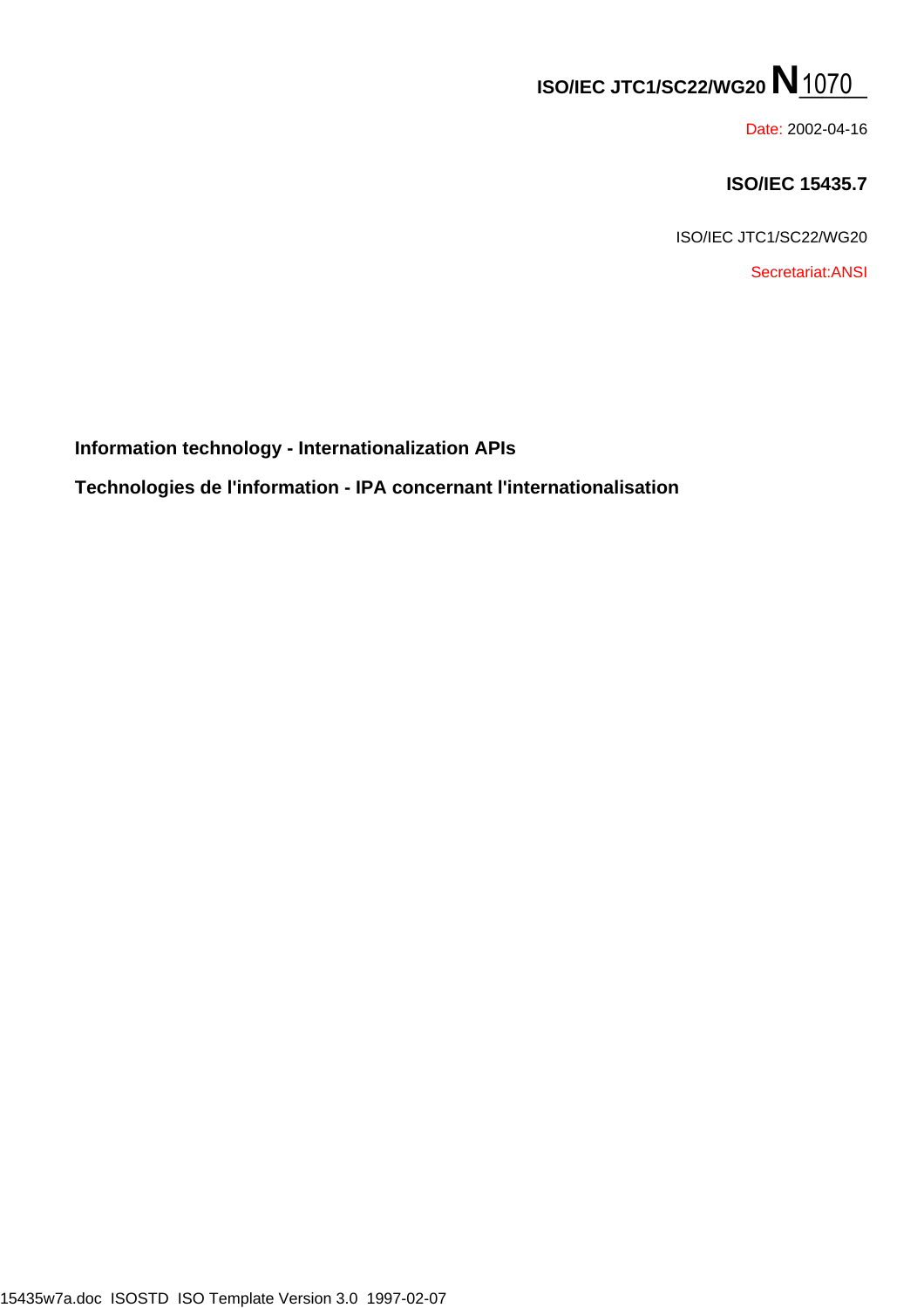**Contents**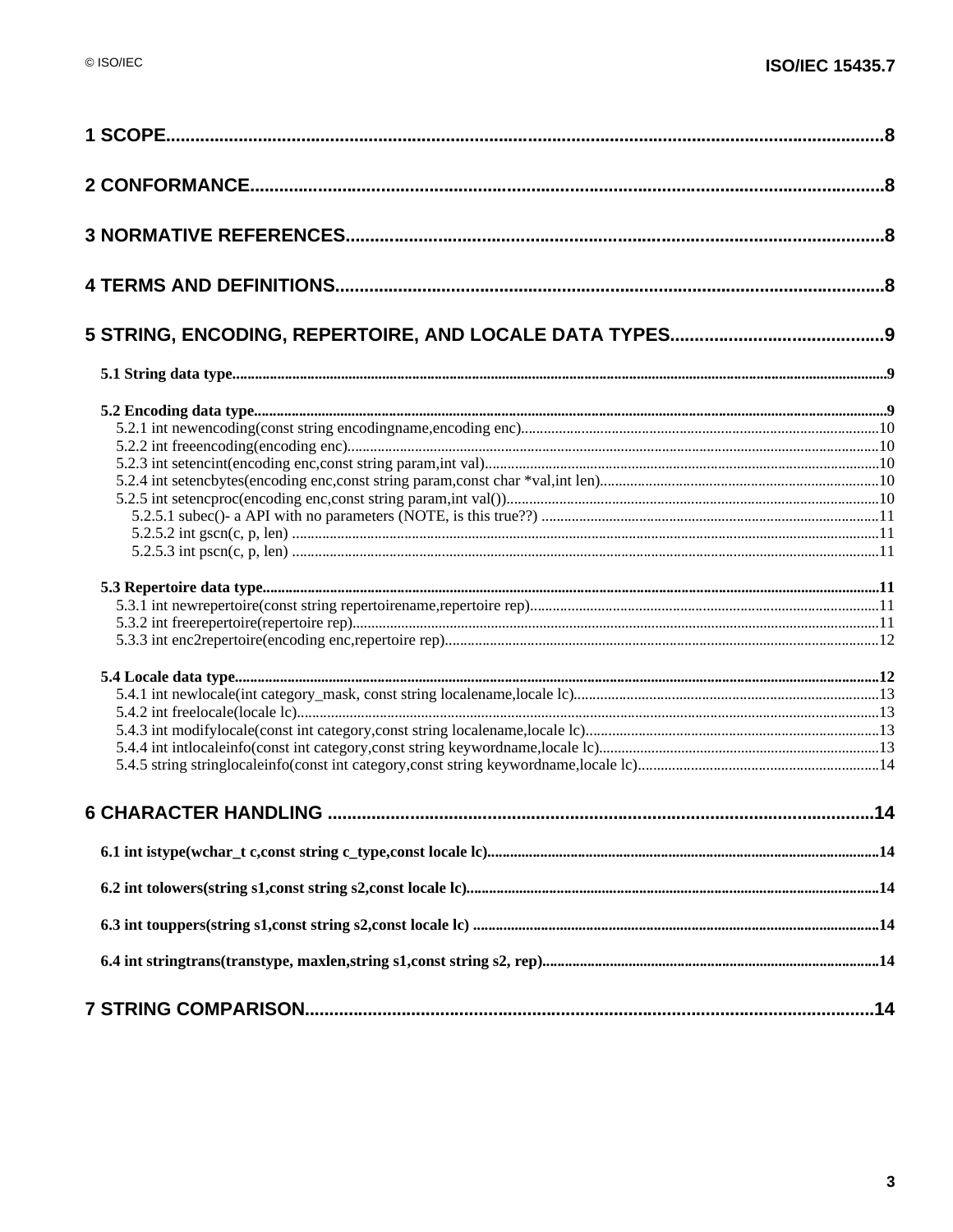| 9.9 int money2string(string s,const string format,const double amount,const struct tm *timeptr ,locale lc)16 |  |
|--------------------------------------------------------------------------------------------------------------|--|
|                                                                                                              |  |
|                                                                                                              |  |
|                                                                                                              |  |
|                                                                                                              |  |
|                                                                                                              |  |
|                                                                                                              |  |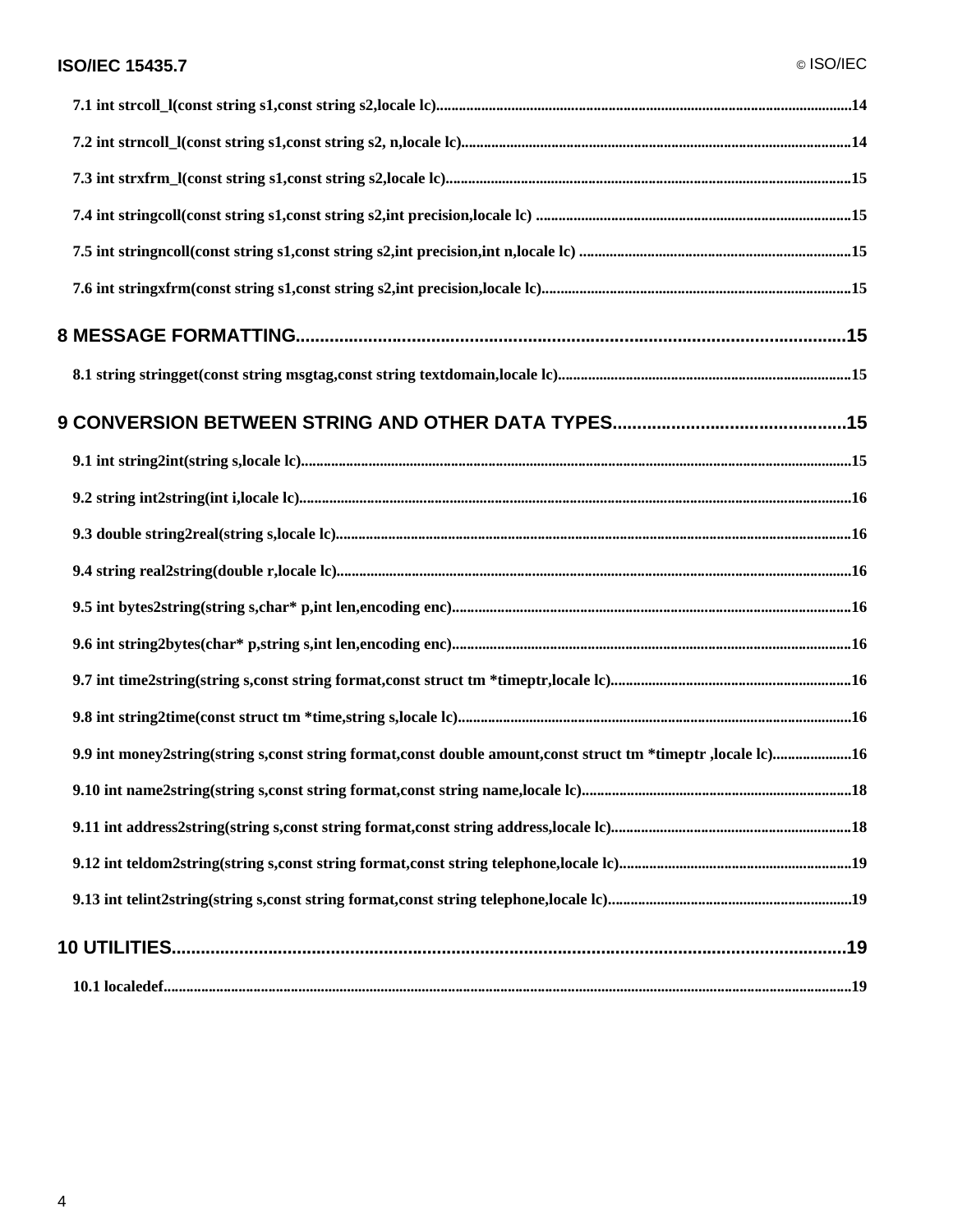| <b>ANNEX A:</b>            |
|----------------------------|
| (INFORMATIVE)              |
| .21                        |
|                            |
| (INFORMATIVE)              |
| .24                        |
| <b>ANNEX C</b>             |
| (INFORMATIVE)              |
| .25<br><b>Bibliography</b> |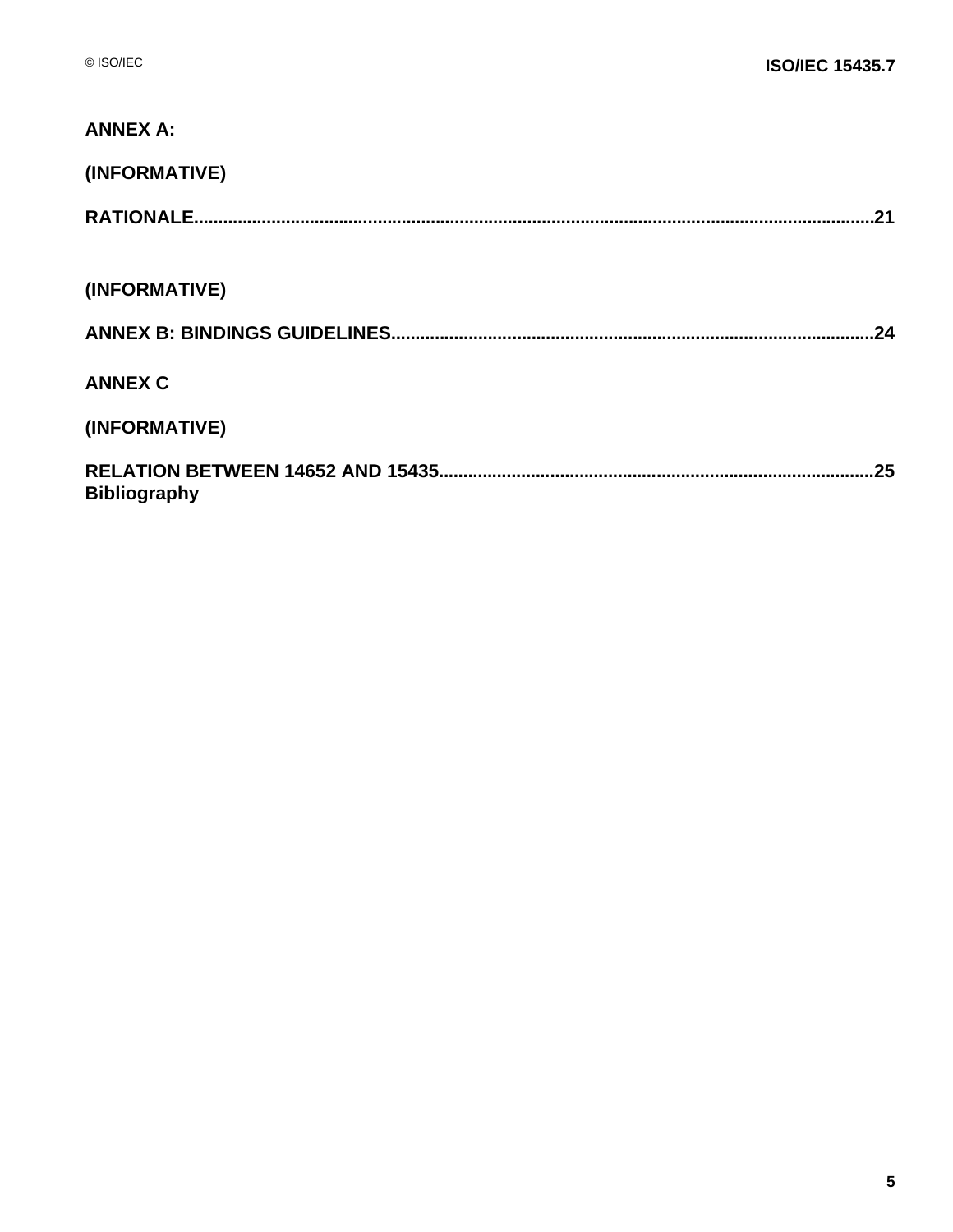#### **Foreword**

ISO (the International Organization for Standardization) and IEC (the International Electrotechnical Commission) form the specialized system for worldwide standardization. National bodies that are members of ISO or IEC participate in the development of International Standards through technical committees established by the respective organization to deal with particular fields of technical activity. ISO and IEC technical committees collaborate in fields of mutual interest. Other international organizations, governmental and non-governmental, in liaison with ISO and IEC, also take part in the work.

International Standards are drafted in accordance with the rules given in the ISO/IEC Directives, Part 3.

In the field of information technology, ISO and IEC have established a joint technical committee, ISO/IEC JTC 1. Draft International Standards adopted by the joint technical committee are circulated to national bodies for voting. Publication as an International Standard requires approval by at least 75 % of the national bodies casting a vote.

ISO/IEC 15435 was prepared by ISO/IEC JTC 1/SC22/WG20 Internationalization. No other international organization contributed to the preparation of this standard.

This standard does not cancel or replace other documents.

The standard provides interfaces to data as recorded with ISO/IEC 14651 and ISO/IEC TR 14652.

Annex B is normative.

Annex A and C are informative.

This is WD7 of the standard.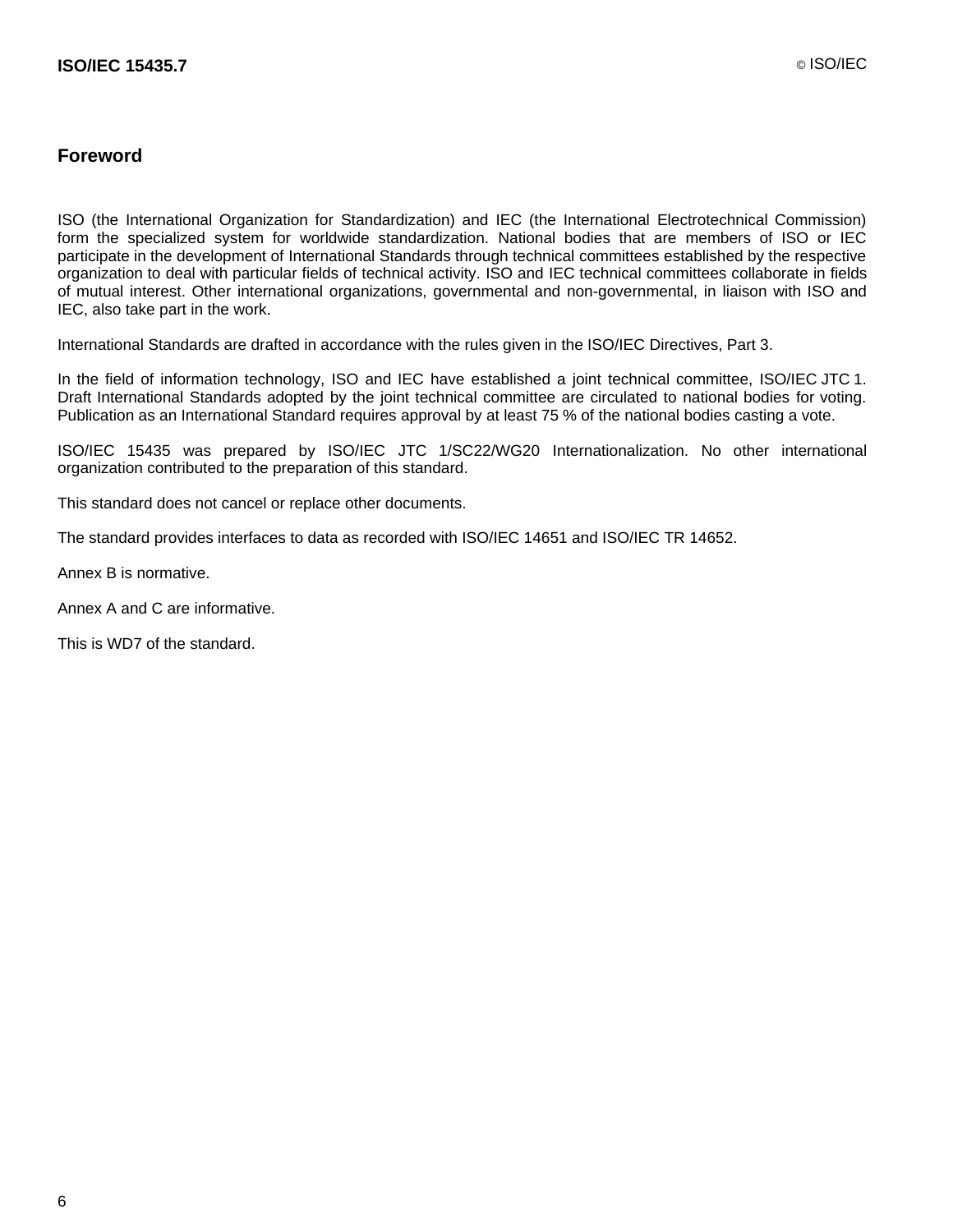## **Introduction**

The document consists of an introductory section, a section on locale selection, a section on a set of APIs for transformation including character set conversion and transliteration of strings, a section on collation, a section on formatting of message strings, a section of cultural data formatting and a section on string handling

The typography has been made for easy distribution over networks with restricted layout capabilities, such as email, news and ftp that lacks possibilities for font information. Keywords etc are thus indicated in quotes.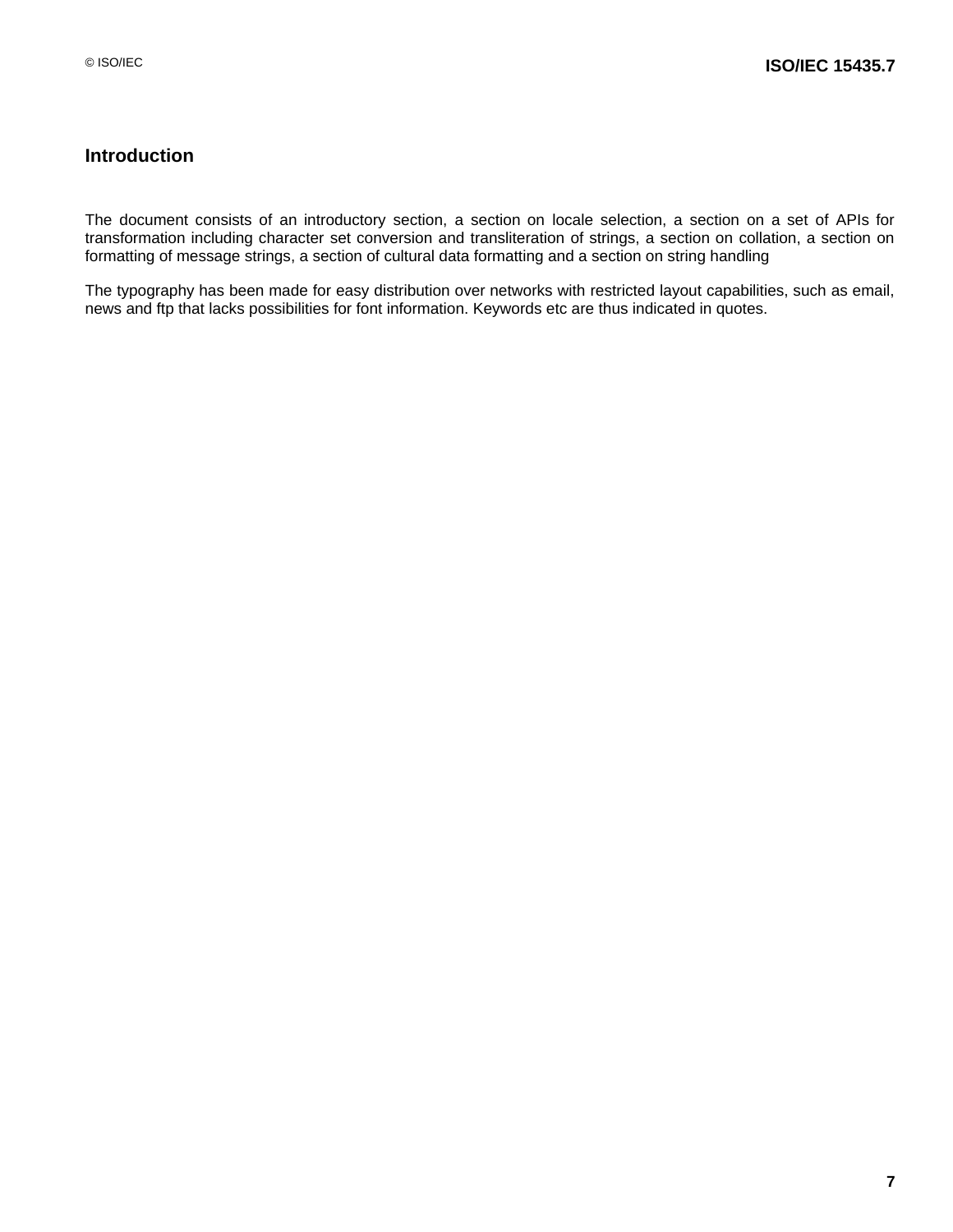## **Information technology - Internationalization APIs**

### **1 Scope**

The purpose of this standard is to specify a set of APIs for internationalization. It contains a functional overview, and a specification of the individual APIs with the interface specification and a semantics specification. The functional description is done in a programming-language-independent manner.

The APIs cover support for multiple coded character sets, including ISO/IEC 10646, support and transformations between coded character sets, functional support for the internationalization data specifiable by ISO/IEC TR 14652, and string handling. An API in the form of a utility to handle descriptions of TR 14652 is specified.

### **2 Conformance**

A conforming binding is a language binding that binds to all the APIs in this standard, except application defined and utility APIs, and with semantics as specified in this standard. For APIs with more than one version with the same functionality (indicated by use of a letter in the identification) a conforming binding needs only to bind to one version of the API.

#### **3 Normative references**

The following normative documents contain provisions which, through reference in this text, constitute provisions of this International Standard. For dated references, subsequent amendments to, or revisions of, any of these publications do not apply. However, parties to agreements based on this International Standard are encouraged to investigate the possibility of applying the most recent editions of the normative documents indicated below. For undated references, the latest edition of the normative document referred to applies. Members of ISO and IEC maintain registers of currently valid International Standards.

ISO/IEC 9899:1999, Information Technology - Programming language C

ISO/IEC 9945-2:1993, Information Technology - Portable Operating System Interface (POSIX) - Part 2: Shell and Utilities.

ISO/IEC 10646-1:2000, Information Technology - Universal Multiple-Octet Coded Character Set (UCS)

ISO/IEC FDIS 14651, Information Technology - International string ordering - Method for comparing character strings and description of the common template tailorable ordering

ISO/IEC 15897:1999, Information Technology - Procedures for registration of cultural elements

#### **4 Terms and definitions**

For the purposes of this International Standard, the terms and definitions given in the following apply.

**4.1 API**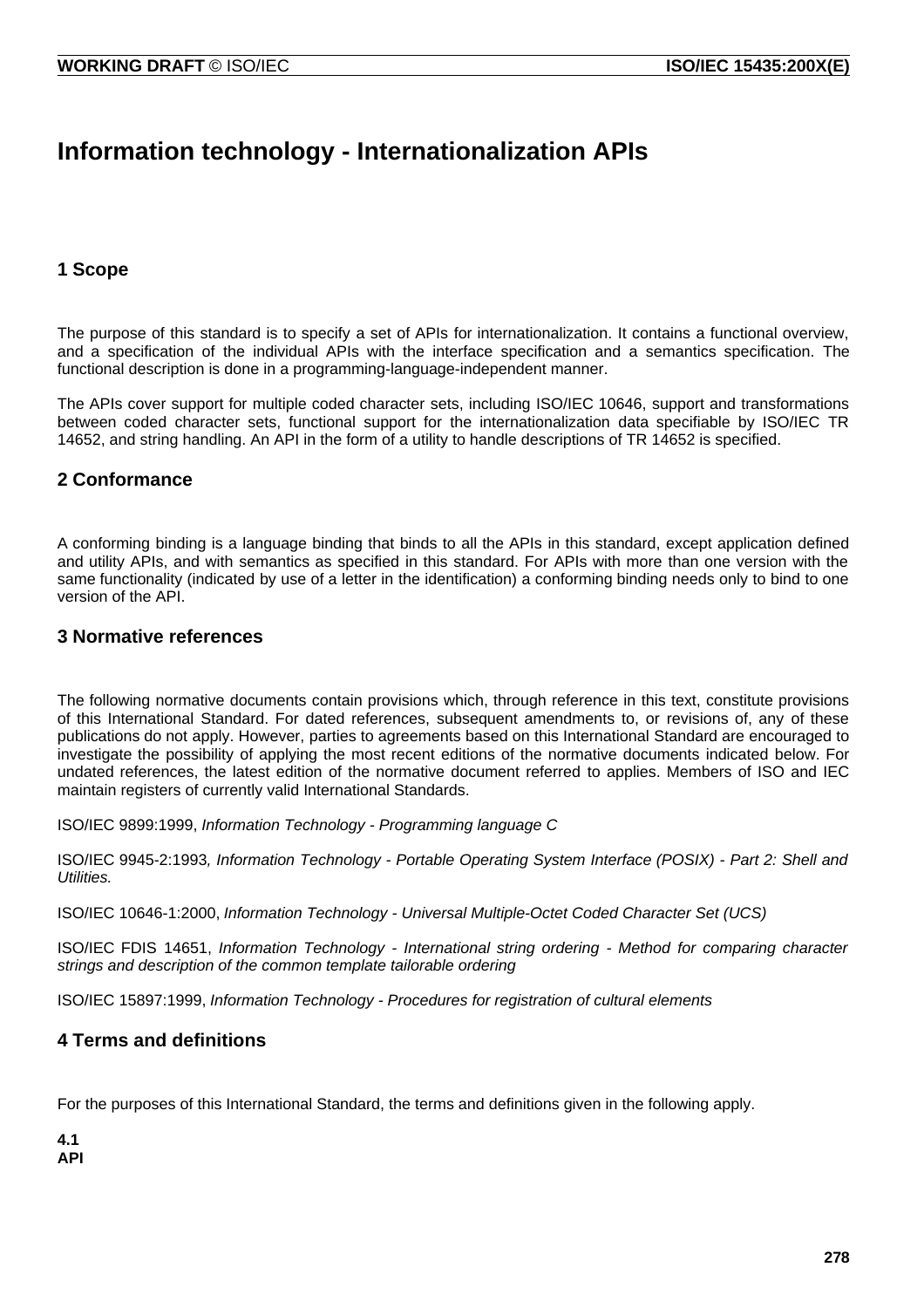an Application Programming Interface, that describes the interface between the application software and the application platform for the service offered by the specification.

NORE: The APIs are described in the form of a function or utility description of a API with its name and parameters and return values.

#### **4.2**

#### **transliteration**

transformation of characters of one language into characters of another language.

NOTE Transliteration of the same script may be different, for example a Serbian text and a Russian text, both written in the Cyrillic script, may have different transcription rules for the language Danish. The transformation may be between different scripts, as in the previous example, or within the same script, for example Swedish to Danish where  $\ddot{o}$  may become ø, and ä become æ.

#### **4.3**

#### **transcription**

transformation of sounds of one language into characters of another language.

NOTE Transcription has the same characteristics as noted for transliteration.

#### **4.4**

#### **internal character representation**

representation of characters for use internally in a program.

#### **4.5**

#### **external character representation**

representation of characters for use externally to a program, for example in files or as input or output to communication devices.

#### **5 String, encoding, repertoire, and locale data types**

As basic string handling is dependent on the user's preferences (as given via the string), encoding, repertoire, and locale data types are described together here.

#### **5.1 String data type**

The string handling APIs defined in this International Standard operate on an internal representation of character strings, which are arrays of characters, with an associated length. The string type can hold all characters of ISO/IEC 10646 including null characters -The string encoding shall be independent of the locale. All length information is given in terms of characters (not storage units). An empty string is indicated by a string with the lenght 0. A void string is indicated by the implementation-defined value NIL. The string data type is defined by:

#define string \*wchar\_t

#### **5.2 Encoding data type**

The "encoding" data type holds data necessary to convert to and from an external encoding and the internal string representation. This includes mapping of coded characters to the internal repertoire, how to shift between subencodings such as via ISO 2022 techniques, or representation via symbolic character names identified via introducing sequences, and state information. The enocding data type is defined by:

struct encoding {

string encodingname;

// other things ???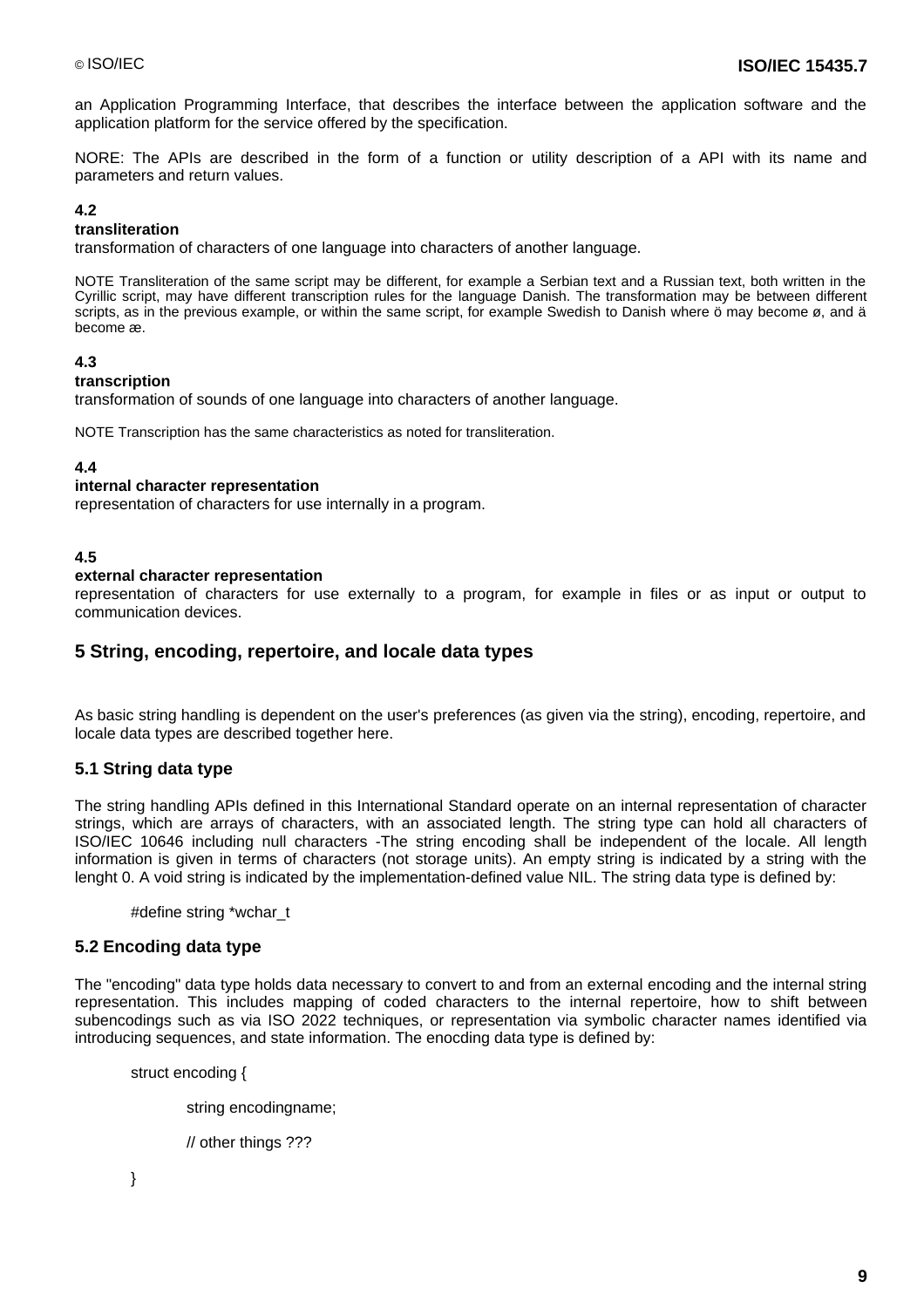#### **ISO/IEC 15435.7** © ISO/IEC

NOTE The encoding definition is closely related to the "charmap" specification of POSIX and TR 14652, the "charset" definition in the Internet MIME specification, and newer developments for the C and C++ programming languages.

#### **5.2.1 int newencoding(const string encodingname,encoding enc)**

The "newencoding" API creates an encoding object with the necessary space to hold all information necessary to convert between the encoding and the internal string representation. The "newencoding" API sets default values, including the "line\_terminator" to being the characters "CR""LF", the "invalid\_char" to being the character "SUB", the "symbolic\_char\_introducer" to being "NUL" (not valid), the "sub\_encoding\_change" API, the "get\_symbolic\_char\_name" API and the "put\_symbolic\_char\_name" API to be the null API, and the "input\_state" and the "output\_state" variables to be the initial state .

The "encodingname" is an implementation defined string with the following characterisics:

An initial string of "std/" refers to the charmaps registered in the international cultural register, ISO/IEC 15897.

If the specified encoding is syntactically valid and supported by the implementation, the "newencoding" API allocates memory for the new object and returns a pointer to the object in the parameter "enc". It is the application's responsibility to free this memory with a call to the "freeencoding" API when the struct is no longer needed. If the API fails for any reason, the contents of "enc" is undefined.

The "newencoding" API returns one of the following values:

0 -LC\_SUCCESS - The API call was successful

1 - LC\_NOTSUPPORTED - The encoding is not supported by the current system.

2 - LC\_NOMEMORY - there was insufficient memory to perform the API

3 -LC\_INVALID - The specified encoding is invalid

#### **5.2.2 int freeencoding(encoding enc)**

The "freeencoding" API frees the memory occupied by the encoding "enc". It returns a zero if the operation is succesful, and a -1 otherwise.

#### **5.2.3 int setencint(encoding enc,const string param,int val)**

iThe "setencint" API sets a specific parameter as specified in the string "param" of the encoding specification to a specific integer value as specified in "val". The defined values for "param" are:

(to be described)

It returns a zero if the operation is succesful, and a 1 otherwise.

#### **5.2.4 int setencbytes(encoding enc,const string param,const char \*val,int len)**

The "setencbytes" API sets a specific parameter as specified in the string "param" of the encoding specification to a specific multibyte value as specified in "val" with the length "len" bytes. The defined values for "param" are:

"line\_terminator" "invalid\_char" "symbolic char introducer"

#### **5.2.5 int setencproc(encoding enc,const string param,int val())**

The "setencproc" API sets a specific parameter as specified in the string "param" of the encoding specification to a specific API value as specified in "val" . The defined values for "param" are:

"sub\_encoding\_change" - procedure subec() "get\_symbolic\_char\_name" - procedure gscn(c, p , len) "put\_symbolic\_char\_name" - procedure pscn(c, p, len)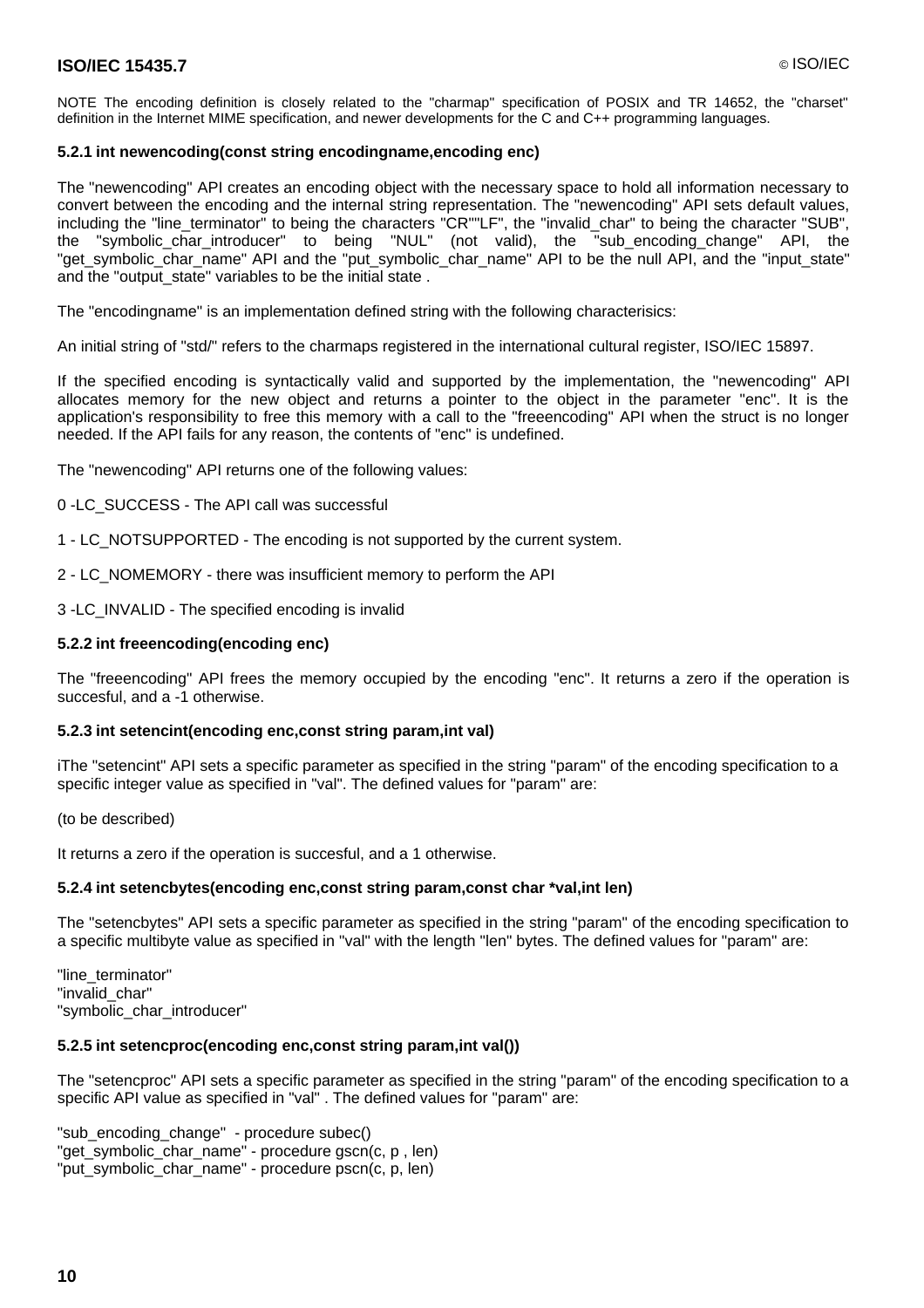#### **5.2.5.1 subec()- a API with no parameters (NOTE, is this true??)**

#### ?? Comes from Ian MacLeod

#### **5.2.5.2 int gscn(c, p, len)**

The application defined "get symbolic char name" API is called by the "bytes2string" API when the character sequence in "symbolic char introducer" is met in the input octet sequence. It gets a pointer "p" to the first octet after the "symbolic\_char\_introducer" and determines whether there is a symbolic character according to the application APIs definitions, with or without a terminator sequence, within "len" octets after the "p" pointer. If successful the API returns the found character in the internal string representation in "c" and the pointer "p" to the first octet after the symbolic character, including the possible terminator sequence. The application defined API returns:

0 if succesful

1 if it could not recognise a symbolic character within the "len" octets. "p" is not changed.

2 if the octet sequence is invalid according to the rules of the application. "p" is not changed.

#### **5.2.5.3 int pscn(c, p, len)**

The application defined "put symbolic char name" API is called by the "string2bytes" API when a character is not present in the external encoding. It gets a pointer "p" to the next octet to be written in the sequence of octets and determines whether there is room to put a symbolic character according to the application APIs definitions, with the "symbolic char introducer" value and with or without a terminator sequence, within "len" octets after the "p" pointer. If successful, the API returns "p", a pointer, to the first octet after the symbolic character written, including the possible terminator sequence. The application defined API returns:

#### 0 if successful

1 if the API was not able to write the symbolic character within "len" octets. The pointer "p" is not changed.

2 if the API had no means of writing the character "c", The pointer "p" is not changed.

#### **5.3 Repertoire data type**

The "repertoire" data type holds data necessary for the "stringtrans" transliteration API.

#### **5.3.1 int newrepertoire(const string repertoirename,repertoire rep)**

The "newrepertoire" API creates a repertoire object with the necessary space to hold all information necessary. The "repertoirename" is an implementation defined string with the following characteristics: An initial string of "std/" refers to repertoiremaps registered in the international cultural register, ISO/IEC 15897. If the specified repertoire is valid and supported, the "newrepertoire" API allocates memory for the new object and returns a pointer to the object in "rep". It is the application's responsibility to free this memory with a call to the "freerepertoire" API when the object is no longer needed. If the API fails for any reason, the contents of "rep" is undefined.

The "newrepertoire" API returns one of the following values:

- 0 The API call was successful
- 1 The repertoire is not supported by the current system.
- 2 There was insufficient memory to perform the API
- 3 The specified repertoire is invalid

#### **5.3.2 int freerepertoire(repertoire rep)**

The "freerepertoire" API frees the memory occupied by the repertoire "rep". It returns 0 if the operation is successful, and 1 otherwise.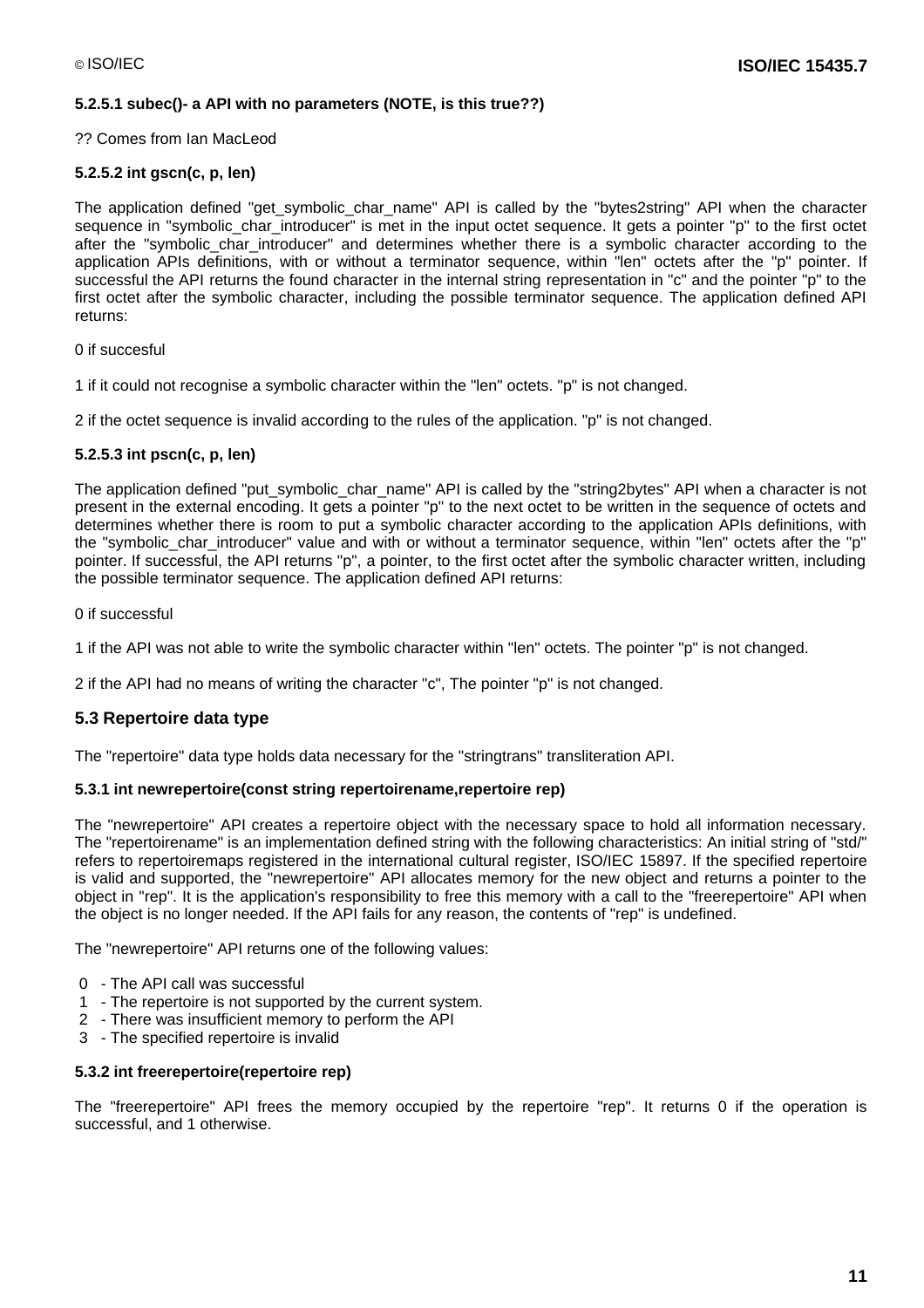#### **5.3.3 int enc2repertoire(encoding enc,repertoire rep)**

The "enc2repertoire" API generates a repertoire object with a repertoire corresponding to the character repertoire of the encoding "enc". If the API is successful, it returns the repertoire object in "rep". It has the same return values as the "newrepertoire" API.

#### **5.4 Locale data type**

The "locale" data type is a pointer to a struct with a number of variables capable of holding information sufficient to service all language-dependent internationalization services. The "locale" data type has provisions to affect groups of functionalities in categories, which are:

- 1 NULL
- 2 LC\_ALL
- 3 LC\_IDENTIFICATION
- 4 LC\_COLLATE
- 5 LC\_CTYPE
- 6 LC\_MONETARY
- 7 LC\_NUMERIC
- 8 LC\_TIME
- 9 LC\_MESSAGES 10 LC\_XLITERATE
- 11 LC\_NAME
- 12 LC\_ADDRESS
- 13 LC\_TELEPHONE

The category LC\_ALL denotes all of the other non-void categories.

The category NULL denotes a void category.

The "locale" data type includes the following variables (which are further described in ISO/IEC TR 14652):

LC\_MONETARY values:

int\_curr\_symb: string. currency\_symbol: string. mon\_deccimal\_point: string. mon\_thousands\_sep: string. mon\_grouping: string positive\_sign: string. negative\_sign: string. int\_frac\_digits: integer. frac\_digits: integer. p\_cs\_precedes: integer p\_sep\_by\_space: integer. n\_cs\_precedes: integer n\_sep\_by\_space: integer p\_sign\_posn: integer n\_sign\_posn: integer

LC\_NUMERIC values:

decimal\_point: string thousands\_sep: string grouping: array of integers

LC\_TIME values: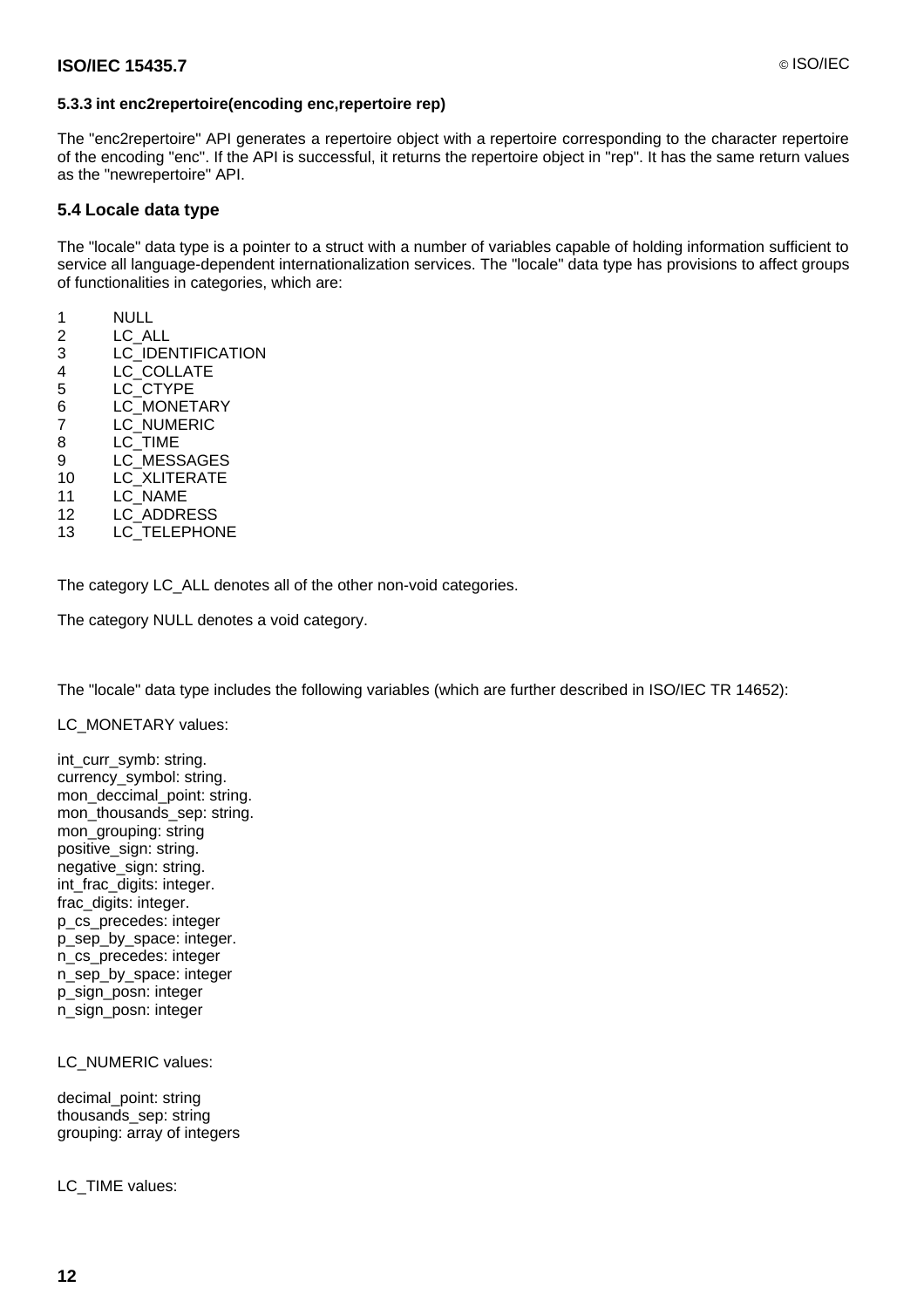abday: array (1,7) of string day: array (1,7) of string abmon: array (1,13) of string mon: array (1,13) of string d\_t\_fmt: string d\_fmt: string t\_fmt: string am\_pm: string t\_fmt\_ampm: string era: string era\_year: string era\_d\_fmt: string alt digits: array (1,100) of string

LC\_MESSAGES values:

yesexpr: string noexpr: string

#### **5.4.1 int newlocale(int category\_mask, const string localename,locale lc)**

The "newlocale" API creates a locale struct with all the necessary information to perform the language-sensitive operations of internationalization APIs accepting an argument of the type "locale". If the API is successful, all categories of the locale object are created and initialized. Any categories in the locale identified by "localename" are initalized to the i18n locale.

The "localename" is an implementation-defined value with the following characteristics:

- An initial string of "std/" refers to the locales registered in the international cultural register, ISO/IEC 15897.

If the specified locale is valid and supported, the "newlocale" API allocates memory for the new object and returns a pointer to the object in "lc". It is the application's responsibility to free this memory with a call to the "freelocale" API when the object is no longer needed. If the API fails for any reason, the contents of "lc" is undefined.

The "newlocale" API returns one of the following values:

0 - LC\_SUCCESS - The API call was successful.

1 - LC\_INCOMPLETE - The specified locale has been created, but the locale object contains one or more categories that were initialized to the i18n locale because the "localename" did not identify a value for that category.

2 - LC\_NOTSUPPORTED - The locale is not supported by the current system.

3 - LC\_NOMEMORY - there was insufficient memory to perform the API.

4 - LC\_INVALID - The specified locale is invalid.

#### **5.4.2 int freelocale(locale lc)**

The "freelocale" API frees the memory occupied by the locale "lc". It returns 0 if the operation is succesful, and 1 otherwise.

#### **5.4.3 int modifylocale(const int category,const string localename,locale lc)**

The "modifylocale" API modifies the values of the locale object "lc" parameter relating to the category "category" and with values as specified in "localename". "category" takes values as defined in 5.4 and "localename" is defined as for the "newlocale" API. The return value is as for the "newlocale" API.

#### **5.4.4 int intlocaleinfo(const int category,const string keywordname,locale lc)**

The "intlocaleinfo" API gets the integer value of the keyword "keywordname" of the locale object "lc" relating to the category "category". "category" takes values as defined in 5.4.The return value is the integer value of the keyword.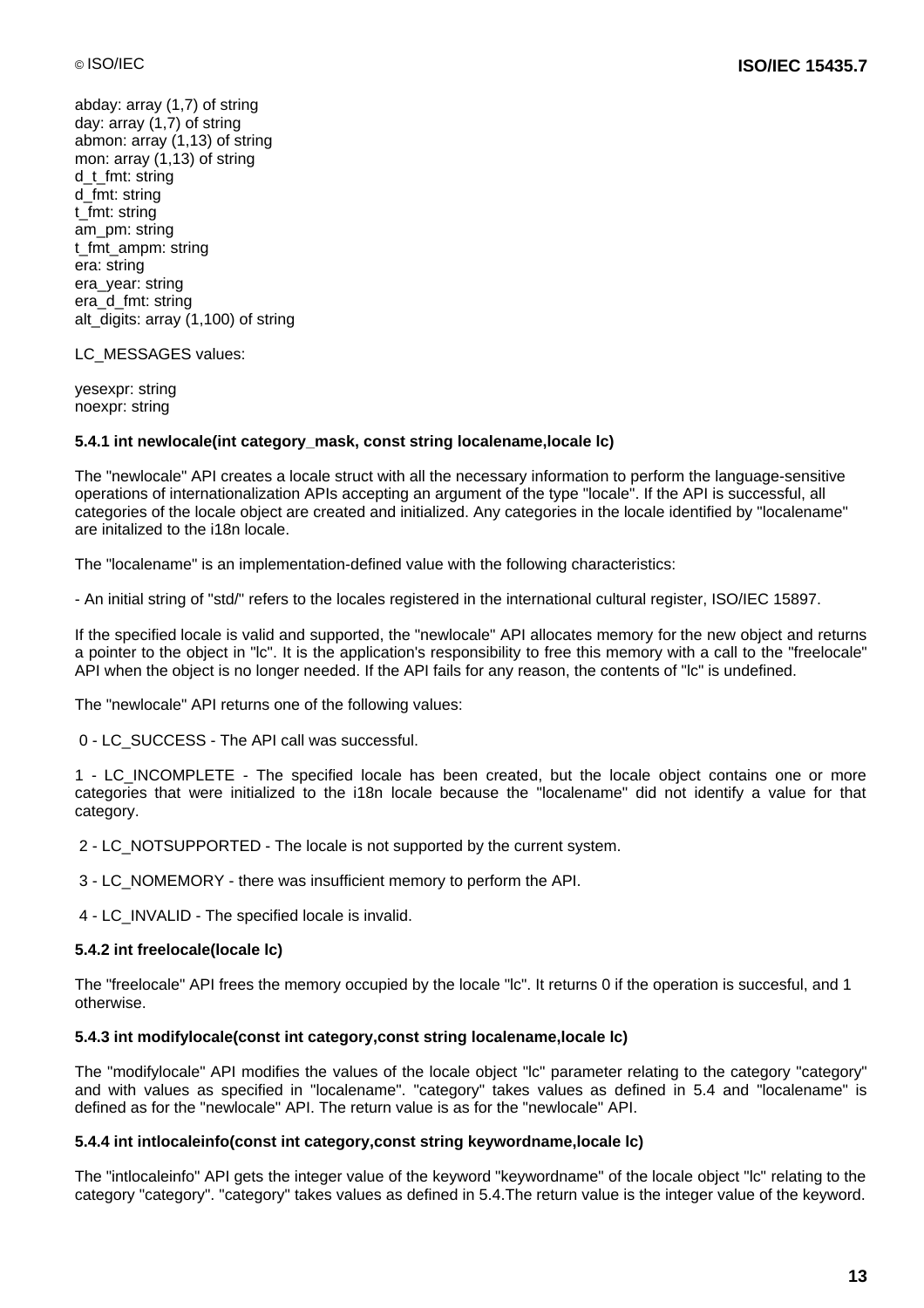#### **5.4.5 string stringlocaleinfo(const int category,const string keywordname,locale lc)**

The "stringlocaleinfo" API gets the string value of the keyword "keywordname" of the locale object "lc" relating to the category "category". "category" takes values as defined in 5.4.The return value is the string value of the keyword.

#### **6 Character handling**

The character handling APIs behave according to the LC\_CTYPE category of the locale parameter for the individual APIs.

#### **6.1 int istype(wchar\_t c,const string c\_type,const locale lc)**

The "istype" API returns 1 if the character "c" is in the type "c\_type", else 0.

"c\_type" can have the following values:

alnum, alpha, cntrl, digit, graph, lower, print, punct, space, blank, upper, xdigit

#### **6.2 int tolowers(string s1,const string s2,const locale lc)**

The "tolowers" API returns in string "s1" all characters in the string "s2" converted to the corresponding lowercase characters with conversion rules given by the locale "lc". The API returns the number of resulting characters in "s1".

#### **6.3 int touppers(string s1,const string s2,const locale lc)**

The "touppers" API returns in string "s1" all characters in the string "s2" converted to the corresponding uppercase characters with conversion rules given by the locale "lc". The API returns the number of resulting charactes in "s1".

#### **6.4 int stringtrans(transtype, maxlen,string s1,const string s2, rep)**

The "stringtrans" API transforms string "s2" into string "s1" given the transformation specifications as noted below.

Values for the "transtype" parameter are

1 - as for the "tolowers" API

2 - as for the "touppers" API

3 - transliterate the string "s2" into the string "s1" (for example using for each character the first "transform" specification of ISO/IEC TR 14652) that is using the repertoire of "rep" and has at most "maxlen" characters as the transliteration. If the "s1" string is to be exceeded, or there is no valid transliteration, the API returns -1. Otherwise it returns the resulting number of characters of "s1".

#### **7 String comparison**

The string comparison APIs behave according to the LC\_COLLATE category of the locale parameter for the individual APIs.

#### **7.1 int strcoll\_l(const string s1,const string s2,locale lc)**

#### **7.2 int strncoll\_l(const string s1,const string s2, n,locale lc)**

The "strcoll\_l" API compares the two strings "s1" and "s2" with regards to the collating specifications of the locale "lc".

The "strncoll I" API compares at most "n" characters of the two strings "s1" and "s2" with regards to the collating specifications of the locale "lc".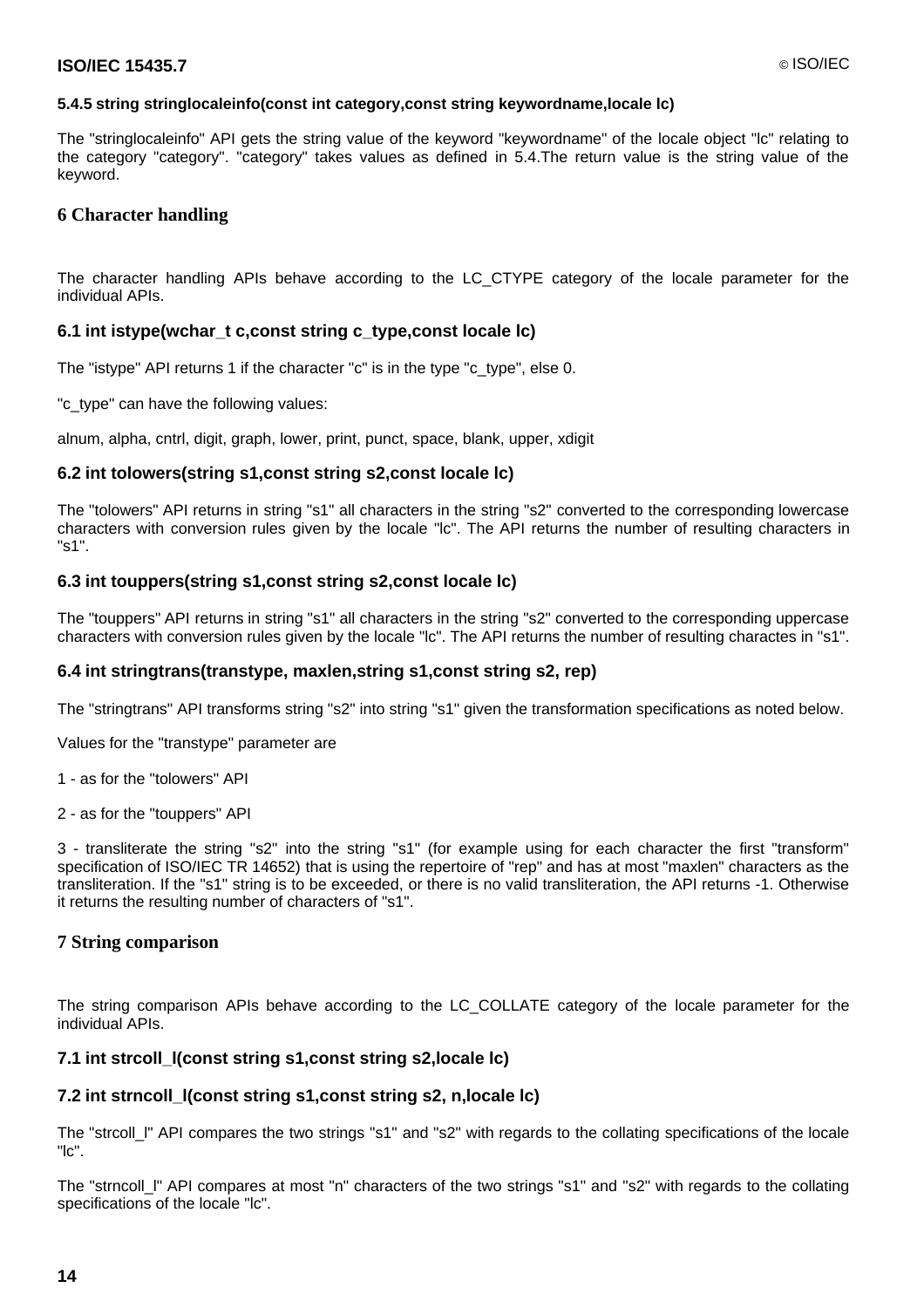Both the "strcoll I" and "strncoll I" APIs returns -1 if "s1"  $\lt$  "s2", 0 if "s1"  $==$  "s2" and 1 if "s1"  $>$  "s2" .

#### **7.3 int strxfrm\_l(const string s1,const string s2,locale lc)**

The "stringxfrm" API converts the character string "s2" using the locale "lc" and to the precision in "precision"as defined in 7.2, to an internal representation in "s1" suitable for comparison via a binary comparison API (in C this may be strcmp()).

#### **7.4 int stringcoll(const string s1,const string s2,int precision,locale lc)**

#### **7.5 int stringncoll(const string s1,const string s2,int precision,int n,locale lc)**

The "stringcoll" API compares the two strings "s1" and "s2" with regards to the collating specifications of the locale "lc" and to the precision in "precision".

The "stringncoll" API compares at most "n" characters of the two strings "s1" and "s2" with regards to the collating specifications of the locale "lc" and to the precision in "precision".

The "precision" indicates to what level of preciseness the string comparison is done. "precision" may have the following values:

- 0 all levels
- 1 only to level 1 CASE\_AND\_ACCENT\_INSENSITITVE
- 2 only to level 2 CASE\_INSENSITIVE
- 3 only to level 3 IGNORE\_SPECIALS
- 4 only to level 4 EXACT\_MATCHING

Both the "stringcoll" and "stringncoll" APIs returns -1 if "s1" < "s2", 0 if "s1" == "s2" and 1 if "s1" > "s2" .

#### **7.6 int stringxfrm(const string s1,const string s2,int precision,locale lc)**

The "stringxfrm" API converts the character string "s2" using the locale "lc" and to the precision in "precision" as defined in 7.2, to an internal representation in "s1" suitable for comparison via a binary comparison API (in C this may be strcmp()).

#### **8 Message formatting**

The message formatting APIs behave according to the LC\_MESSAGES category of the locale parameter for the individual APIs.

#### **8.1 string stringget(const string msgtag,const string textdomain,locale lc)**

The "stringget" API gets the message with the tag "msgtag" in the current LC-MESSAGES part of the "lc" locale with respect to the "textdomain" set of messages. If not found or the locale is invalid and no "msgtag" is found in the default locale, then "msgtag" is returned.

#### **9 Conversion between string and other data types**

#### **9.1 int string2int(string s,locale lc)**

The "string2int" API converts a string to an integer, with respect to the locale "lc".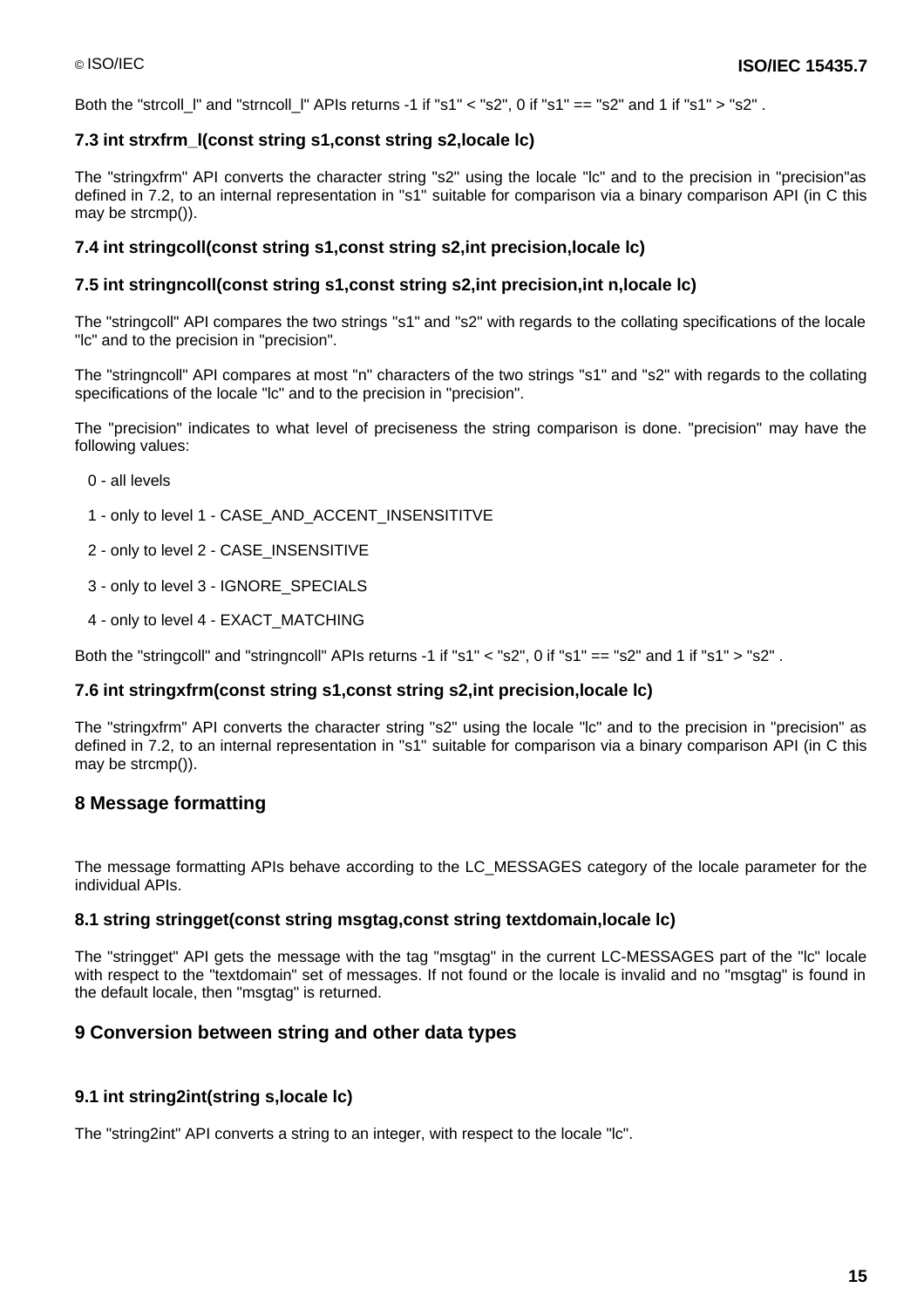#### **9.2 string int2string(int i,locale lc)**

The "int2string" API creates a string with the necessary length and returns the string with an integer formatted in characters, according to the locale "lc". If there is not enough memory to create a new string, the API returns the void string.

#### **9.3 double string2real(string s,locale lc)**

The "string2real" API converts a string to a real value, using information about thousands and decimal separators from the locale "lc". If there is not enough memory to create a new string, the API returns the void string.

#### **9.4 string real2string(double r,locale lc)**

The "real2string" API formats a real value into a string, with decimal and thousands separators as given in the "lc" locale. Returns a string with the necessary length, or if memory is not available it returns the empty string.

#### **9.5 int bytes2string(string s,char\* p,int len,encoding enc)**

The "bytes2string" API converts "len" octets from the multibyte value "p" in the encoding "enc" to the string "s", and with the conversion input state as recorded in "enc". The conversion stops earlier in two cases: if the next character to be stored in the string "s" would exceed the length of "s", or if there is a sequence not corresponding to a recognizable character in the input sequence of octets, possibly after calling an application-defined "get\_symbolic\_char" API.

If the API stops without having converted "len" octets, the API returns the negative to the number of octets converted. Otherwise it returns the number of internal characters converted (ie. the last index in the string "s" for characters converted).

#### **9.6 int string2bytes(char\* p,string s,int len,encoding enc)**

The "string2bytes" API converts a string "s" into a sequence of corresponding octets of "p" in the encoding "enc", and beginning in the output\_state recorded in "enc". The conversion continues up to the lenght of the string "s". The conversion stops earlier in two cases: when a code is reached that does not correspond to a valid representation in the sequence of octets, and either no "invalid\_char" value or "put\_symbolic\_char" API is defined, or the application defined "put\_symbolic\_char" API returns with a value 2; or the next octet would exceed the limit of "len" total octets to be stored in the multibyte "p" variable.

The API returns the negative index of the character in question if the conversion stops because it could not convert a character in the string to octets. Otherwise it returns the number of octets in the resulting sequence of octets.

#### **9.7 int time2string(string s,const string format,const struct tm \*timeptr,locale lc)**

The "time2string" API returns a string "s" formatted according to the format in "format" of the time value in "timeptr", according to the local conventions in the locale "lc". The "format" string is specified in IS 9945 (with extensions as described in TR 14652) as the "d\_t\_fmt" specification.

#### **9.8 int string2time(const struct tm \*time,string s,locale lc)**

The "string2time" API returns a binary time in "time", scanned from the string "s" according to the locale conventions in the locale "lc".

NOTE: This specification needs more work. The C++ standard is the only standard having provisions for this, but is very weak on the subject.

#### **9.9 int money2string(string s,const string format,const double amount,const struct tm \*timeptr ,locale lc)**

API "money2string" returns in parameter "s" a string formatted according to the format in "format" of the money value "amount". The formatting is done with respect to the locale "lc" at the time given in "time". The return value is the number of characters formatted, or -1 if an error occurred.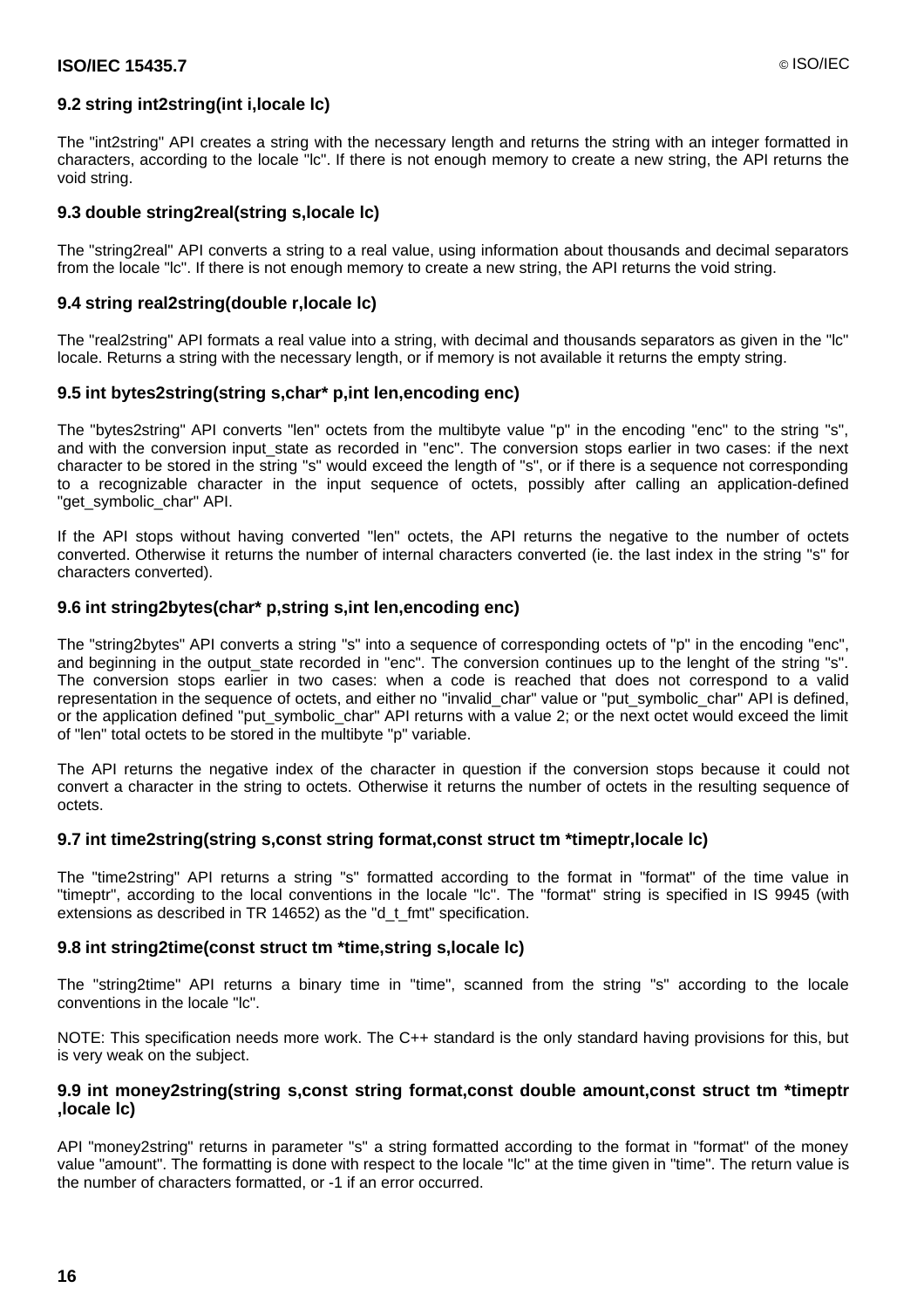The parameter "format" is a string that consist of characters that shall be transfered to the output string "s" literally, and formatting specifications that specifies how the money value "amount" is to be formatted.

A formatting specification consist of the following sequence:

- a "%" character
- optional flags
- optional field width
- optional left precision
- optional right position
- the formatting character to specify which formatting to perform.

Flags are given with special characters, width and precision information is given with decimal digits, and formating characters are given with latin letters or the character "%".

#### The flags are:

"=f" an "=" followed by a single character which is used as the numeric fill character. No restriction is made on the representation of this single character. The default numeric fill character is the SPACE character. This flag does not affect the field width filling which always uses the SPACE character. This flag is ignored unless a left precision (se below) is specified.

"^" Do not use the grouping characters when formatting the amount. The default is to insert the grouping characters if defined in the locale "lc".

"+" or "(" Specify the style of representing positive and negative amounts. Only one of "+" or "(" may be specified. If "+" is specified, the equivalent of "+" and "-" are used from the locale "lc". If "(" is specified, negative amounts are enclosed within parenthesis. If neither flag is specified, the "+" style is used.

"!" Suppersses the currency symbol from the output conversion.

"-" Specify the alignment. If this flag is present all fields are left-justified (padded to the right) rather than rightjustified.

#### Field Width

w A string of decimal digits specifying the minimum field width in characters in which the result of the conversion is right-justified (or left-justified if the "-" flag is specified) The default is 0.

#### Left Precision

"#n" A "#" followed by a string of decimal digits specifying a maximum number of digits expected to be formatted to the left of the radix character. This option can be used to keep the formatted output from several calls to API "money2string" aligned in the same coloumns. It can also be used to fill unused positions with a special character specified with the "=f" flag, as in \$\*\*\*123.45. If more than "n" positions are required, this formatting specification is ignored. Digit positions in excess of those actually required are filled with the numeric fill character, see the "=f" flag above.

If grouping has not been suppressed with the "^" flag, and it is defined for the locale "lc", grouping separators are inserted before the fill characters (if any) are added. Grouping separators are not applied to fill characters, even if the fill character is a digit.

To ensure alignment, any characters appearing before or after the number in the formatted output such as currency or sign, symbols are padded as neccessary with SPACE characters to make their positive or negative formats an equal length.

#### Right precision

".p" A "." followed by a string of decimal digits specifying the number after the radix character. If the value of the right precision is 0, no radix character appears. If a right precision is not included, the value specified in the "lc" locale is used. It is recommended to normally use the value from the locale. The amount being formatted is rounded to the specified number of digits prior to formatting.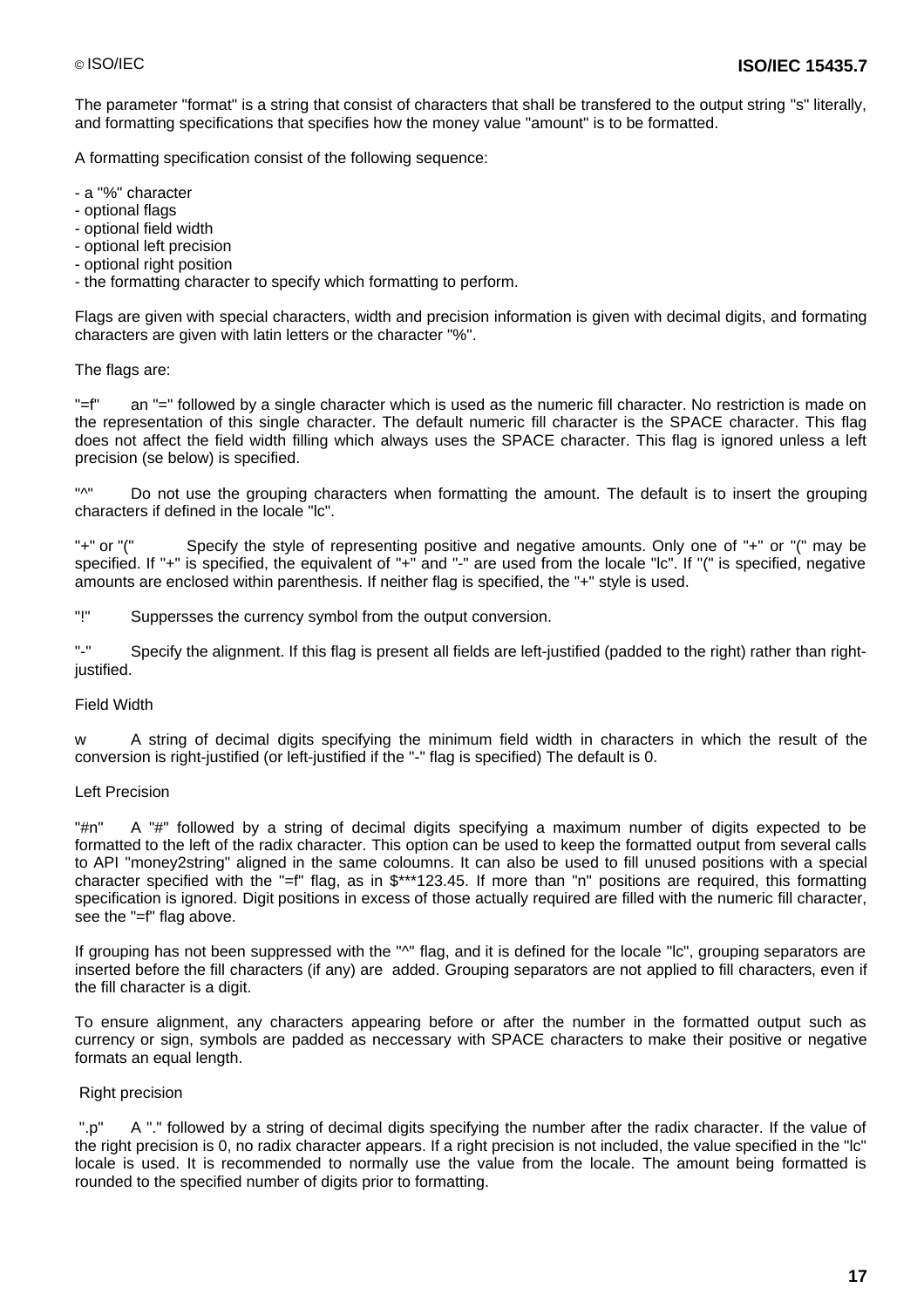#### **ISO/IEC 15435.7** © ISO/IEC

#### Formatting characters:

The formatting characters and their meanings are:

"d" The following characters and up to any corresponding "%d" or the end of the formatting string are only interpreted if there is a second currency in the "lc" locale for the time "t". The amount "a" is converted according to the "conversion\_rate" of the locale "lc" and formatted according to any following formatting characters. No argument is converted. There shall be no flags, nor width or precision parameters, just "%%" is allowed.

"i" The type money argument is formatted acording to the "lc" locales's international currency format.

"n" The type money argument is formatted acording to the "lc" locales's national currency format.

"%" Convert to a "%"; no argument is converted. There shall be no flags, nor width or precision parameters, just "%%" is allowed.

#### **9.10 int name2string(string s,const string format,const string name,locale lc)**

The API name2string formats a set of personal name information as given in "name" to a string "s" according to the format in"format" and to the locale given in "lc". The format specification is unspecified (but a description may be found in TR 14652 for the keyword "name\_fmt") if this is the empty string, the format specified in the "name\_fmt" keyword of the locale in "lc" is used. The return value is the number of characters in the resulting string "s" or -1 if the supplied string "s" had insufficient length to hold the result.

The namerecord shall contain the following strings, which may each be empty:

family - family names, corresponding to the %f and %F escape sequence given - first given name giveninit - initial of given name middle - middle names middleinit - middle initials shortname - a shorter name, eg. "Bill" profession - the profession title salutation - common salutation, like "Mr." intsalut - a string with a digit in the range 1 to 5 for salutation

Similar strings with a "r" prepended to the name shall be present to hold Romanized information on the above items.

#### **9.11 int address2string(string s,const string format,const string address,locale lc)**

API address2string formats a set of address information as given in "address" to a string "s" according to the format in"format" and to the locale given in "lc". The format specification is unspecified, (but a description may be found in TR 14652 for the keyword "postal fmt"); if this is the empty string, the format specified in the "postal fmt" keyword of the locale in "lc" is used. The return value is the number of characters in the resulting string "s" - or -1 if an error occurred.

The addressrecord shall contain the following strings (with corresponding escape sequences given in parentheses), which may each be empty:

name - person's name (%n) co - C/o address (%a) firm - firm name (%f) department - department name (%d) building - building name (%b) streetblock - street or block name (%s) house - house number or designation (%h) room - room number or designation (%r) floor - floor number (%e) village - village name (%v) town - town or city name (%T) countrycode - country designation or code (%C)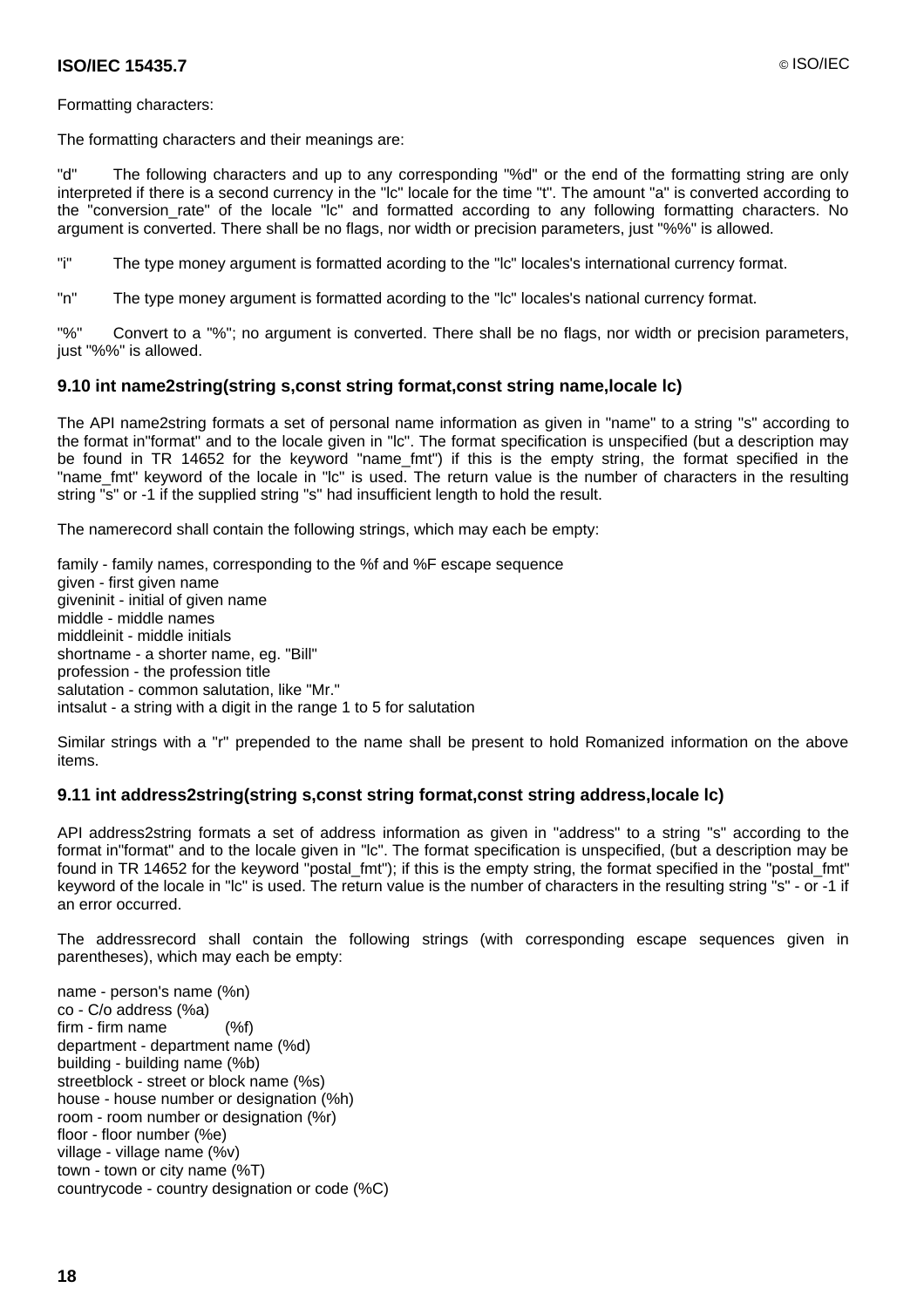zip - zip or postal code (%z) country- country name (%c)

Similar strings with a "r" prepended to the name shall be present to hold Romanized information on the above items.

#### **9.12 int teldom2string(string s,const string format,const string telephone,locale lc)**

API teldom2string formats for domestic use a telephone number as given in "telephone" to a string "s" according to the format in"format" and to the locale given in "lc". The format specification is unspecified (but a description may be found in TR 14652 for the keyword "tel dom fmt"); if this is the empty string, the format specified in the "tel dom fmt" keyword of the locale in "lc" is used. The return value is the number of characters in the resulting string "s" - or -1 if an error occurred..

#### **9.13 int telint2string(string s,const string format,const string telephone,locale lc)**

The API telint2string formats for international use a telephone number as given in "telephone" to a string "s" according to the format in"format" and to the locale given in "lc". The format specification is unspecified (but a description may be found in TR 14652 for the keyword "tel\_int\_fmt"); if this is the empty string, the format specified in the "tel\_int\_fmt" keyword of the locale in "lc" is used. The return value is the number of characters in the resulting string "s" - or -1 if an error occurred.

#### **10 Utilities**

Utilities are APIs that provide an interface at runtime, as a program.

#### **10.1 localedef**

localedef [-c] [-f charmap [-F char-repertoire]] [-i locale-source [-I locale-repertoire]] localename

The "localedef" utility shall convert source definitions for locale or FDCC-set categories into a format usable by the APIs and utilities whose operational behaviour is determined by the locale.

The utility shall read source definitions for one or more categories from the file named in the "-i" option (if specified) or from the standard input.

The "localename" identifies the target locale.

The following options shall be supported by the implementation:

-c Create permanent output even if warning messages have been issued.

-f charmap Specify the pathname of a file containing a mapping of character symbols and collating element symbols to actual character encoding. The format of the charmap is described in IS 9945 (with possible extentions described in TR 14652). This option shall be specified if symbolic names (other than collating symbols defined in the input locale or FDCC-set) are used. If the "-f" option is not present, an implementation-defined character mapping is used.

-F char-repertoire The pathname of a file containing a repertoiremap describing mapping between character symbols used in the charmap and IS 10646 characters.

-i locale-source The pathname of a file containing the source defitions of the categories. If this option is not present, shource definitions shall be read from standard input. The format of the FDCC-set and locale is described in IS 9945 (with possible extensions described in TR 14652).

-I locale-repertoire The pathname of a file containing a repertoiremap describing mapping between character symbols used in the locale and IS 10646 characters.

The -F and -I options need only be specified if the use of character symbols differ between the locale-source and charmap.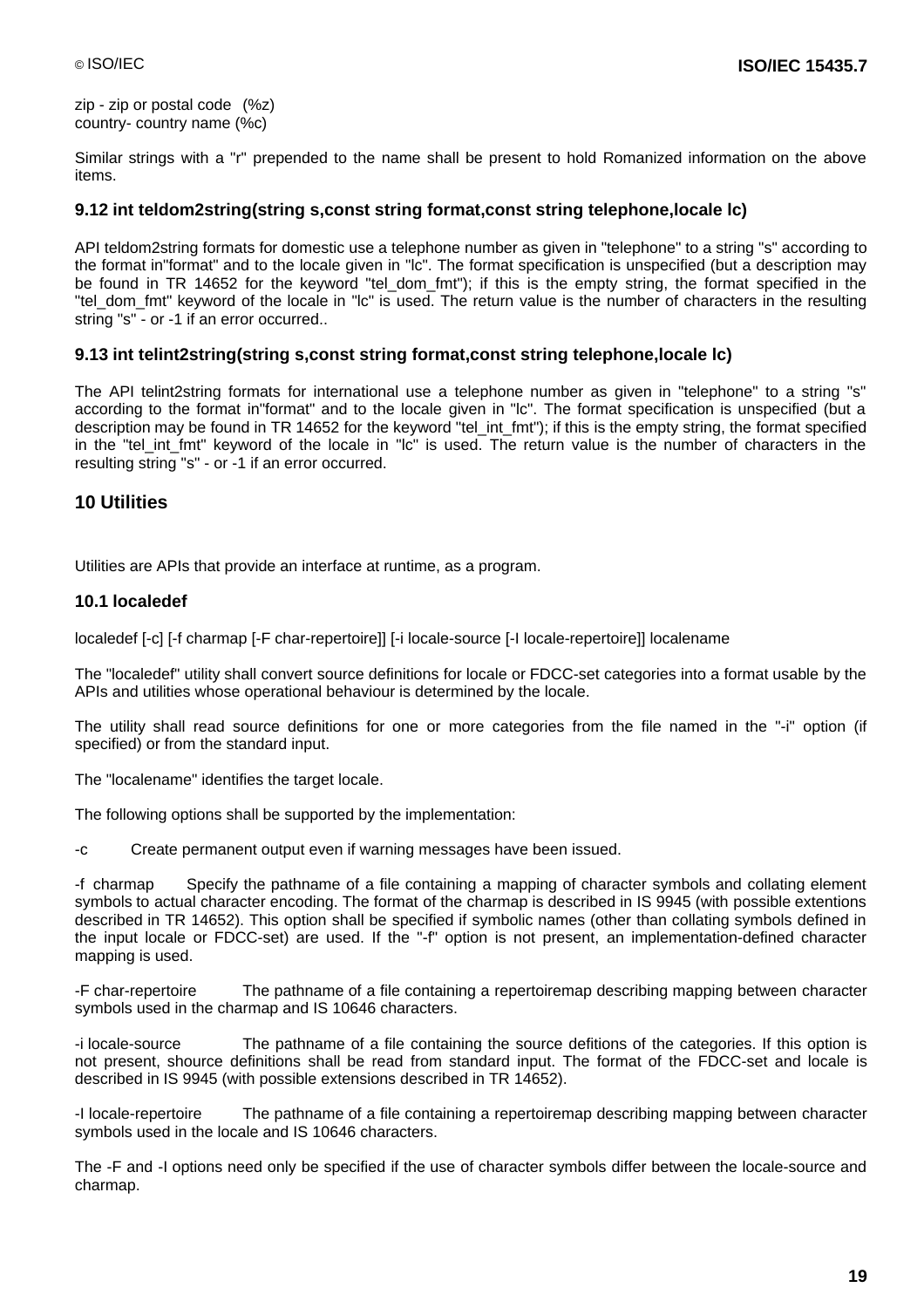#### **ISO/IEC 15435.7** © ISO/IEC

The following operand shall be supported by the implementation

localename Identifies the output locale. If the name contains one or more <solidus> characters, "localename" shall be interpreted as a pathname where the created locale definiton(s) shall be stored. If "localename" does not contain any <solidus> characters, the interpretation of the name is implementation defined, and the locale shall be public. This capability may be restricted to users with appropriate privileges.

The utility shall report all categories successfully processed, in an unspecified format

The format of the created output file is unspecified.

The utility shall exit with one of the follwing values:

- 0 No errors occurred and the output files were sucessfully created
- 1 Warnings occurred and the output fileswere successfully created

2 The locale specifications exceeded implementation limits, or the charmap used was not supported by the implementation, and no output files were created.

>3 Warnings or errors occurred and no output files were created.

Consequence of errors

If an error is detected, no permanent output shall be created.

If warnings occur, permanent output shall be created if the "-c" option was specified. The following conditions shall cause warning messages to be issued:

- If a symbolic name used in the LC\_CTYPE or LC\_COLLATE categories cannot be matched to a corresponding symbolic name in the "charmap" (for other catergories, this shall be an error condition). The match is true if the symbolic name is found both in the source locale and in the charmap; or if a locale-repertoire and char-repertoire file is specified, the match is true if there exist a symbolic name in each of the repertoiremaps that match to the same character in IS 10646.

- If the number of operands to the "order\_start" keyword exceeds the COLL\_WEIGHTS\_MAX limit

- If optional keywords not supported by the implementation are present in the source.

Other implementation-defined conditions may also cause warnings.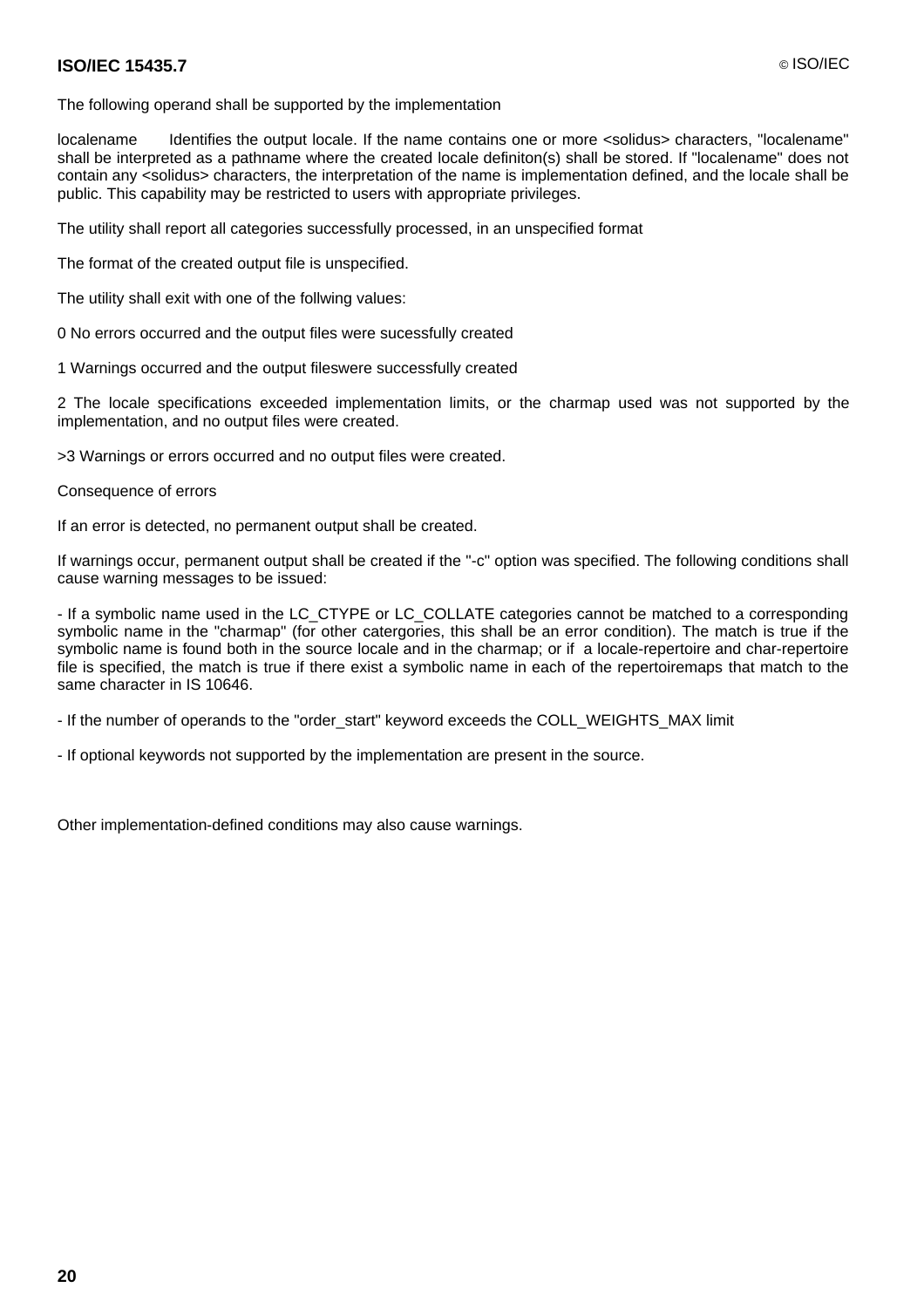## **Annex A:**

(informative)

## **Rationale**

## **11A.1 Introduction**

The specifications in this standard comprise two sets of functionalities:

1. interface to cultural specifications as specificed with ISO/IEC 9945 and with the extensions described in ISO/IEC TR 14652 Specification method for cultural conventions.

2. string handling of the ISO/IEC 10646 - UCS - repertoire

### **12A.2 Relations between some character set terms**

The encoding of a character repertoire can consist of at least three parts:

1. The (simple, composite or full) coded character sets, for example ISO/IEC 8859-1 combined with the control character set of ISO/IEC 6429.

2. The rules for combining or coding one or more simple coded character sets, for example ISO/IEC 2022.

3. A symbolic character notation, like SGML entities of the type & aacute;

On top of the character repertoire more complex "text elements" may be composed consisting of one or more (abstract) characters, for example text elements of Indic script characters.

On top of the encoding, general transformation schemes that are applicable to any binary representation may be applied. These generally applicable schemes include:

- \* compression schemes, (examples: zip, gzip)
- \* encryption schemes, (examples PGP)
- \* safer passage schemes, such as avoiding the 8th bit or byte values 0-31, (Examples: base64, uuencode)

Editors note: a figure is probably useful here.

#### **13A.3 Enhancements from IS 9899 and IS 9945 series standards**

As the descriptions in ISO/IEC TR 14652 is declared to be upwards compatible with similar specifications in ISO/IEC 9945-2 POSIX Shell and Utilites, which in turn built on functionality in the ISO/IEC 9899 C standard, the specifications in this standard are modelled after those standards.

Changes that has been necessary to make, compared to the IS 9899 and IS 9945 standards, have been:

1. To be able to operate in an environment where several light-weight processes (also known as "threads") can be run, it has been necessary to avoid using a "global locale", and all locale-dependent interfaces have the locale as a parameter.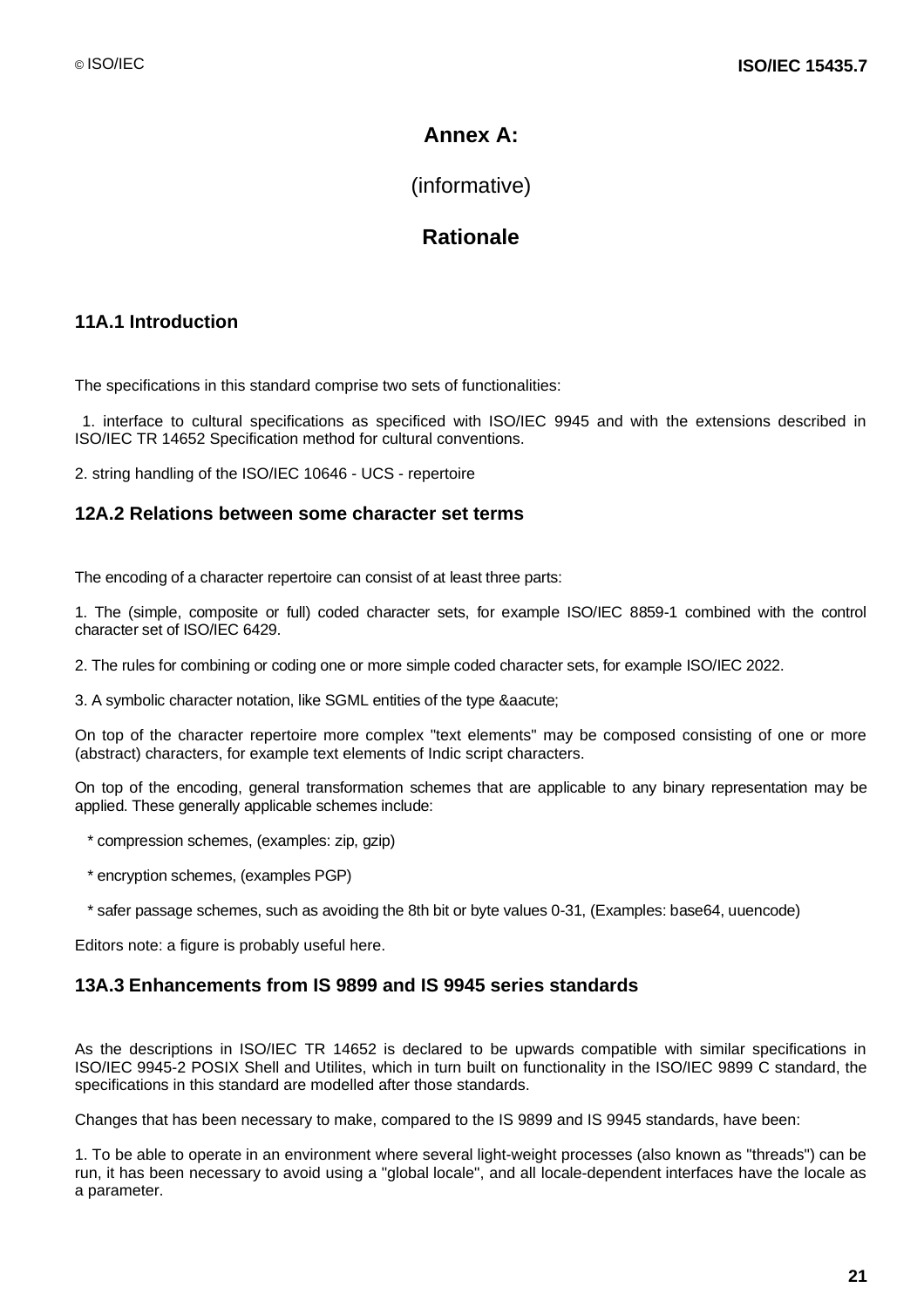2. To be able to have the locale as a parameter, a "locale" data type has been defined. This contains the C "lconv" struct as one of its data.

3. The "tolowers" and "touppers" APIs have been defined on strings instead of characters to allow conversions like German "eszet" to be converted to two characters, and to facilitate conversions of full strings.

4. The conversion APIs have been modelled so that there is a conversion to and a conversion from each of the other major data types.

5. In the conversion between the internal string data type and external character representation, the conversion APIs have been greatly enhanced with a number of extra capabilities.

6. String collation has been designed to use data from to IS 14651, including a "precision" parameter.

7. money2string rationale:

The money2string function needs to have a number of capabilities:

- 1. functionality of X/Open and C++: strfmon and money\_put
- 2. exact mode integer 64 bits
- 3. handle euro in transparant way
- 4. thread-safe needs locale parameter
- 5. Interfaces to data as described in TR 14652.

Point 3 needs further elaboration. In countries with the Euro it is required by law in a period of 2 1/2 years to display both the national currency and the Euro. The program should be the same whether it is intended say for USA or Denmark that do not have the Euro, or France and Germany which has the Euro. Also there should not be a need to change locales when a country shifts from national currency to the dual currency, nor when the country changes to just Euro.

Example of use (in C):

 modifylocale(LC\_ALL,"de\_DE",lc); money2string(s,"%i%d %i",123456,19990601,lc); may format "s" to contain "DEM 1.234,56 EUR 433,84"

 modifylocale(LC\_ALL,"en\_US",lc); money2string(s,"%i%d %i",123456,19990601,lc); may format "s" to contain "USD 1,234.56"

#### **A.4 Impementation of this standard in glibc**

Editors note:This clause may be removed in the final standard.

If the API has been implemented in glibc, it is marked with a "g" in front of the section number.

Data types creation, deletion and attribute APIs:

- 5.2.1 int newencoding(const string encodingname, encoding enc)
- 5.2.2 int freeencoding(encoding enc)
- 5.2.3 int setencint(encoding enc, const string param, int val)
- 5.2.4 int setencbytes(encoding enc, const string param, const char \*val, int len)
- 5.2.5 int setencproc(encoding enc, const string param, int proc())
- 5.3.1 int newrepertoire(const string repertoirename, repertoire rep)
- 5.3.2 int freerepertoire(const repertoire rep)
- 5.3.3 int enc2repertoire(const encoding enc, repertoire rep)
- g 5.4.1 locale newlocale(int category, const string localename, locale lc)

g 5.4.2 void freelocale(locale lc)

- 5.4.3 int modifylocale(const int category, const string localename, locale lc)
- 5.4.4 int intlocaleinfo(const int category, const string keywordname, locale lc)
- g 5.4.5 string nl\_langinfo\_l( const string keywordname, locale lc)

also in glibc:

- g locale duplocale(locale lc)
- g string setlocale(int category, string localename)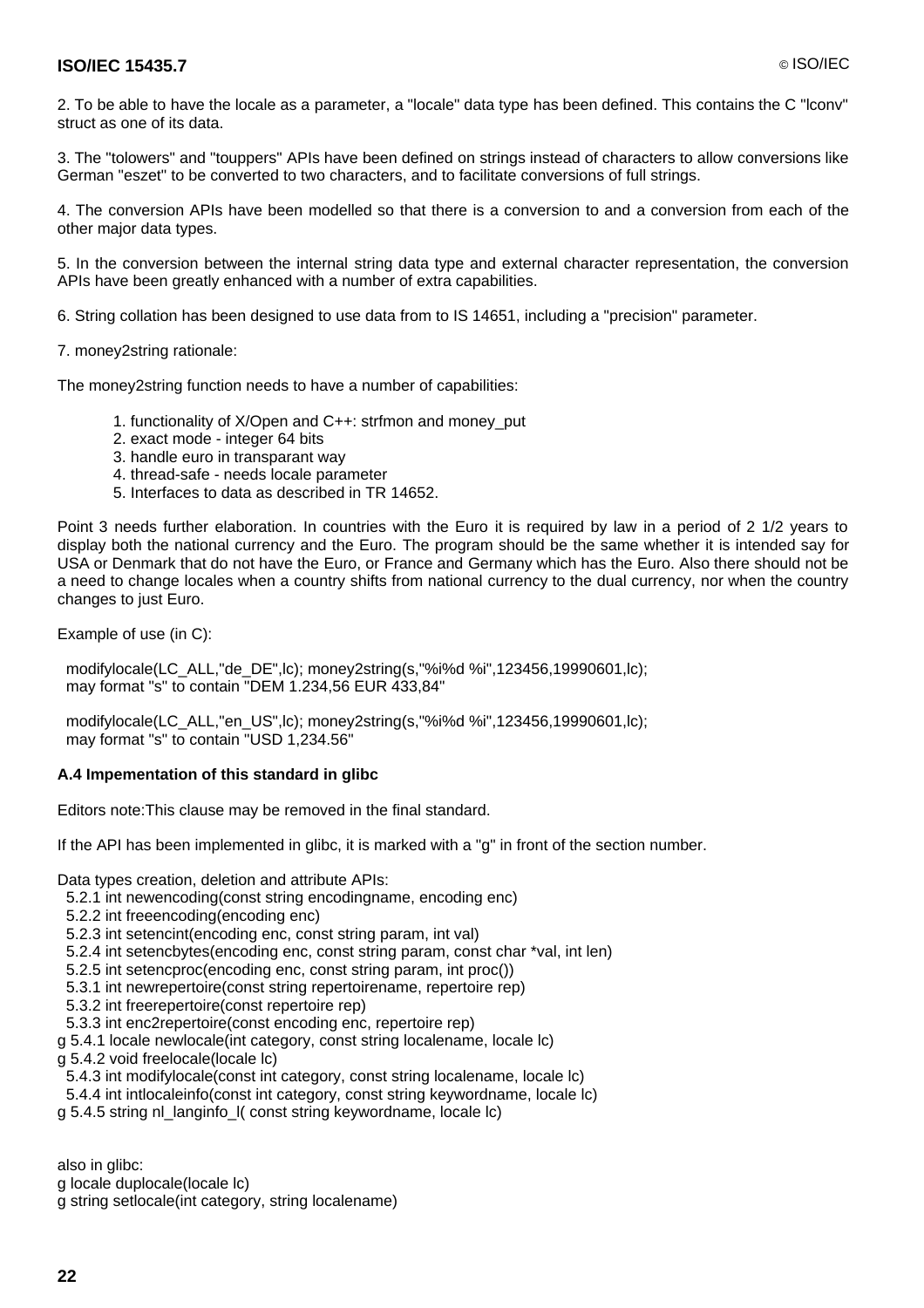#### Cultural handling:

g 6.1 int iswctype\_l(wint\_t wc, int c\_type,locale lc)

6.2 int tolowers(string s, locale lc)

6.3 int touppers(string s, locale lc)

6.4 int stringtrans(const int transtype, const int maxlen, string s1, const string s2, repertoire rep)

g 7.1 int wcscoll\_l(const string s1, const string s2, locale lc)

g 7.2 int wcsncoll\_l(const string s1, const string s2, int n, locale lc)

g 7.3 size\_t wcsxfrm\_l(char \*s1, const string s2, int n, locale lc)

8.1 string stringget(string msgtag, string textdomain, locale lc)

Conversion between the string type and other types:

9.1 string int2string(long i, locale lc)

9.2 long string2int(const string s, locale lc)

9.3 string real2string(const double r, locale lc)

9.4 double string2real(const string s; locale lc)

9.5 int bytes2string(string s, char \*p, int len, encoding enc)

9.6 int string2bytes(char \*p, constr string s, int len, encoding enc)

9.7 int time2string(string s, size t maxsize, const string format, const struct tm \*timeptr, locale lc)

9.8 int string2time(string s, size\_t maxsize, const string format, struct tm \*timeptr, locale lc)

9.9 int money2string(string s, const string format, const double money, const struct tm \*timeptr, locale lc)

9.10 int name2string(string s, const string format, const struct namerecord \*name, locale lc)

9.11 int address2string(string s, const string format, const struct addressrecord \*address, locale lc)

9.12 int teldom2string(string s, const string format, const string telephone, locale lc)

9.13 int telint2string(string s, const string format, const string telephone, locale lc)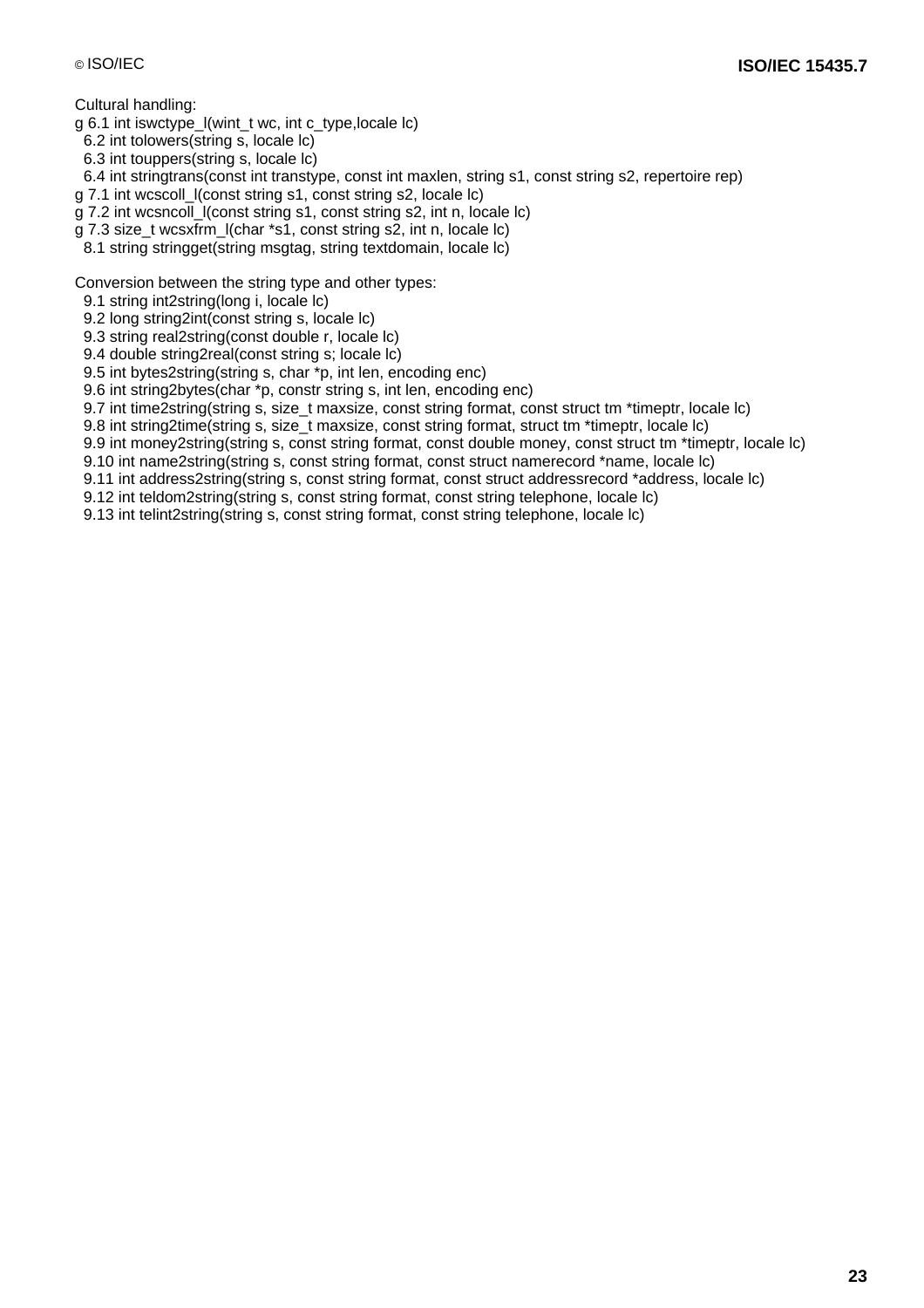## (informative)

## **Annex B: Bindings guidelines**

This annex gives guidelines for binding to other programming languages.

Originaly this standard was drafted as a language independent specification (LIS), with a binding to Programming Language C in a normative annex. The standard was then redrafted as a specification in C.

Another programming language (PL) binding to the definition in C notation may be done by a reference to the section number where the procedure is defined, and then the PL API name is bound to the C API, the PL parameters are bound to the C parameters in the same sequence, and the PL return value is bound to the C result value. This clause may then be used as part of the specification of the binding technique

Exampe of a Pascal binding, given the appropiate definitions of data structures:

5.4.1 integer procedure newlc(integer cat;string lcname;locale lc)

The string type should be bound to the appropiate internal character representation in the PL.

.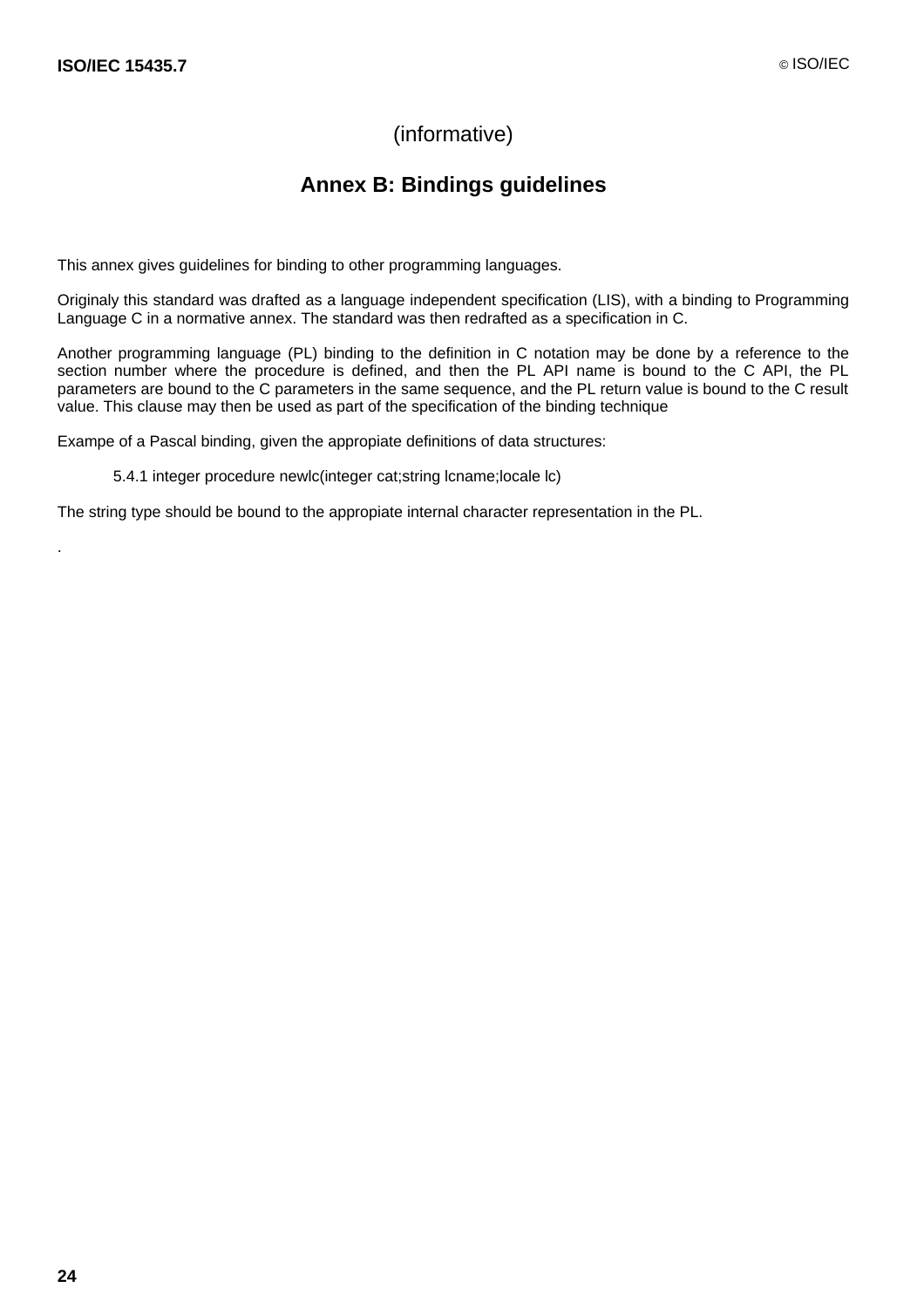## **Annex C**

## (informative)

## **Relation between 14652 and 15435**

The relations between the 3 major sections of TR 14652, FDCC-sets, charmaps and repertoiremaps, and 15435 APIs are given in the following.

Table: Relation between 14652 categories and keywords, and 15435 APIs

| 14652 category    | 14652 keyword               | 15435 API                      |
|-------------------|-----------------------------|--------------------------------|
| LC ALL            | all keywords                | intlocaleinfo stringlocaleinfo |
| LC_CTYPE          | upper lower alpha           | istype                         |
|                   | digit outdigit space        | istype                         |
|                   | cntrl punct graph           | istype                         |
|                   | print xdigit blank          | istype                         |
|                   | toupper                     | touppers stringtrans           |
|                   | tolower                     | tolowers stringtrans           |
|                   | class                       | istype                         |
|                   | map                         | istype                         |
| LC COLLATE        | all                         | stringcoll stringncoll         |
| LC MONETARY       | all                         | money2sting                    |
| LC NUMERIC        | all                         | real2string string2real        |
| LC TIME           | all                         | time2string string2time        |
| LC_MESSAGES       | all                         | stringget                      |
| LC XLITERATE      | a11                         | stringtrans                    |
|                   | translit_start translit_end | stringtrans                    |
|                   | include default_missing     | stringtrans                    |
| LC TELEPHONE      | tel_dom_fmt                 | teldom2string                  |
|                   | tel_int_fmt                 | telint2string                  |
| LC IDENTIFICATION | all                         | stringlocaleinfo               |
|                   |                             |                                |

APIs addressing charmaps:

APIs addressing repertoiremaps: